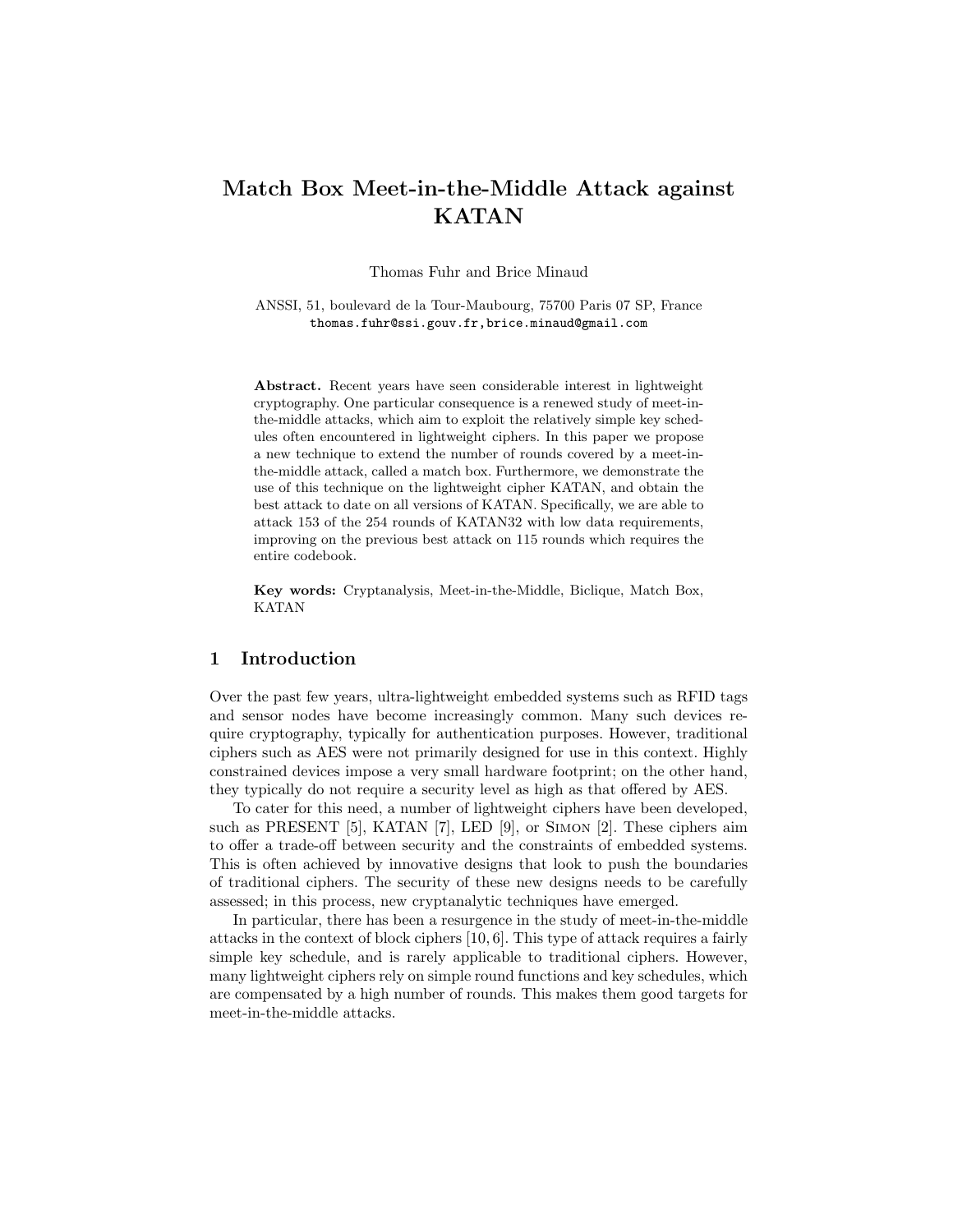#### Our contribution.

In this paper, we propose a new way to extend meet-in-the-middle attacks, which we call a match box. This technique may be seen as a form of sieve-inthe-middle [8] or three-subset meet-int-the-middle attack [6], in that it extends the rounds covered in the middle section of the attack. It does so by relying on a large precomputed lookup table with a special structure. As such, it is also a form of time/memory trade-off.

We demonstrate this technique on the lightweight block cipher KATAN. As a result, we improve on previous results on all three versions of KATAN, both in terms of number of rounds as well as data requirements. Of independent interest is our construction of bicliques on KATAN, which takes full advantage of the linearity of the key schedule, and improves on previous attacks with negligible memory requirements

### Related work.

Previous results on KATAN include a conditional differential analysis by Knellwolf, Meier and Naya-Plasencia [11] and a differential cryptanalysis of 115 rounds of KATAN32 by Albrecht and Leander [1]. In [10], Isobe and Shibutani describe meet-in-the-middle attacks on reduced versions of all three variants of KATAN. The attack that reaches the highest number of rounds on all three versions is a multidimensional meet-in-the-middle attack by Zhu and Gong [15]. However, this attack may be regarded as an optimized exhaustive search, as it involves performing a partial encryption under every possible value of the key.

Table 1 gives a summary of these results, including our own.

# 2 Meet-in-the-Middle attacks

#### 2.1 Meet-in-the-Middle Framework

A meet-in-the-middle attack assumes that a few bits  $v$  of internal state may be computed from a plaintext by using a portion  $K_1$  of the key; and that these same bits  $v$  may also be computed from the corresponding ciphertext with a portion  $K_2$  of the key. The attack uses one plaintext/ciphertext pair as follows:



Fig. 1. Meet-in-the-middle attack.

− For each partial key  $k_∩ ∈ K_∩ = K_1 ∩ K_2$ <sup>1</sup>:

<sup>&</sup>lt;sup>1</sup> This notation assumes, for the sake of simplicity, that the key schedule is linear (cf. §4.2). In general, the requirement is that once  $K_{\cap}$  is guessed, the remaining information in  $K_1$ , and the remaining information in  $K_2$  should be independent.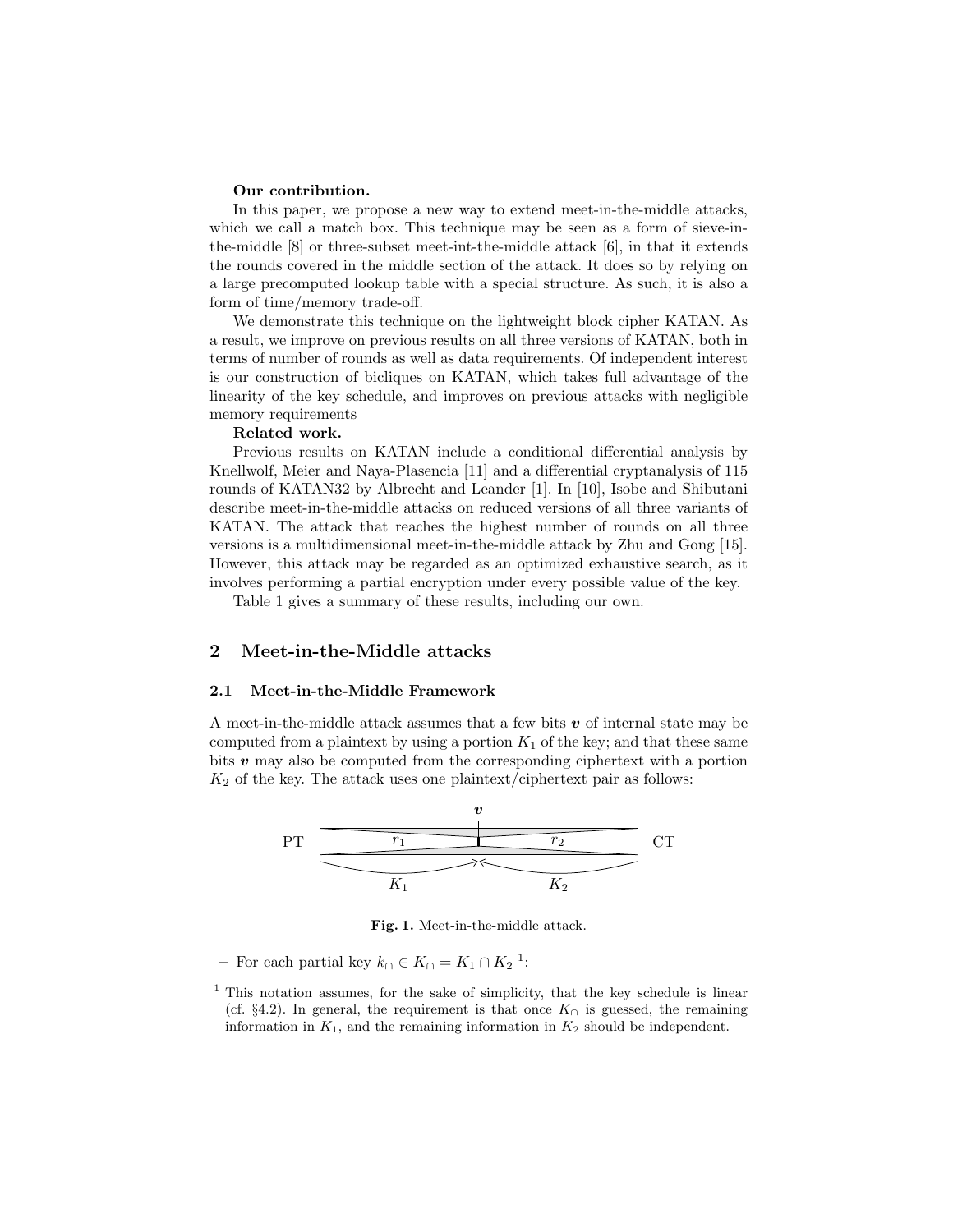|         | Model    | Data                        | Memory         | Time               | Rounds | Reference         |
|---------|----------|-----------------------------|----------------|--------------------|--------|-------------------|
|         | CP       | $2^{22}$                    |                | $2^{22}$           | 78     | $[11]$            |
|         | KP       | 138                         | $2^{75}$       | $2^{77}$           | 110    | [10]              |
|         | CP       | $2^{32}$                    |                | $2^{79}$           | 115    | $[1]$             |
| KATAN32 | KP       | 3                           | $2^{79.58}$    | 2 <sup>79.30</sup> | 175    | [15]              |
|         | KP       | $\overline{4}$              | $2^5$          | $2^{77.5}$         | 121    | §4.3              |
|         | CP       | $2^7$                       | 2 <sup>5</sup> | $2^{77.5}$         | 131    | §4.5              |
|         | $\rm CP$ | 2 <sup>5</sup>              | $2^{76}$       | $2^{78.5}$         | 153    | §4.7              |
|         | CP       | $2^{34}$                    |                | $2^{34}$           | 70     | $[11]$            |
|         | KP       | 128                         | $2^{78}$       | $2^{78}$           | 100    | [10]              |
| KATAN48 | KP       | $\overline{2}$              | $2^{79.00}$    | $2^{79.45}$        | 130    | [15]              |
|         | KP       | $\overline{4}$              | $2^5$          | $2^{77.5}$         | 110    | §4.3              |
|         | CP       | 2 <sup>6</sup>              | 2 <sup>5</sup> | $2^{77.5}$         | 114    | §4.5              |
|         | CP       | $2^5$                       | $2^{76}$       | $2^{78.5}$         | 129    | §4.7              |
|         | CP       | $2^{35}$                    |                | $2^{35}$           | 68     | $[11]$            |
|         | KP       | 116                         | $2^{77.5}$     | $2^{77.5}$         | 94     | [10]              |
| KATAN64 | KP       | $\mathcal{D}_{\mathcal{L}}$ | $2^{79.00}$    | 279.45             | 112    | $\left[15\right]$ |
|         | ΚP       | $\overline{4}$              | $2^5$          | $2^{77.5}$         | 102    | §4.3              |
|         | CP       | $2^7$                       | $2^5\,$        | $2^{77.5}$         | 107    | §4.5              |
|         | $\rm CP$ | 2 <sup>5</sup>              | $2^{74}$       | $2^{78.5}$         | 119    | §4.7              |

Table 1. Summary of results.

- For each partial key  $k_1 \in K_1$  extending  $k_0$ , v is computed. For each possible value of  $v$ , the  $k_1$ 's leading to that value are stored in a table.
- For each partial key  $k_2 \in K_2$ , v is computed. The  $k_1$ 's leading to this same  $v$  are retrieved from the previous table. Each  $k_2$  merged with each  $k_1$  leading to the same  $v$  provides a candidate master key.

The actual encryption key is necessarily among candidate keys. Indeed, for the actual key, encryption from the plaintext and decryption from the ciphertext are mirrors of each other, and agree on the intermediate value  $v$ . If we denote by |v| the size of v, candidate keys form a proportion  $2^{-|v|}$  of the total key space.

In order to compute the actual encryption key, it remains to test candidate keys against enough plaintext/ciphertext pairs to ensure only one key remains. Each plaintext/ciphertext pair divides the number of candidates keys by  $2^{|B|}$ , where  $|B|$  denotes the block size. Thus, in order to have only one key left,  $\lceil|K|/|B|\rceil$  pairs are necessary on average, where  $|K|$  denotes the key size.

In the end, the attack complexity in number of encryptions is:

$$
2^{|K_{\cap}|} \cdot \left(2^{|K_1 - K_{\cap}|} \cdot \frac{r_1}{r} + 2^{|K_2 - K_{\cap}|} \cdot \frac{r_2}{r}\right) + \sum_{i=0}^{\lceil |K|/|B|\rceil - 1} 2^{|K| - |\mathbf{v}| - i|B|} \tag{1}
$$

where  $r_1$  is the number of rounds in the encryption direction,  $r_2$  is the number of rounds in the decryption direction, and  $r = r_1 + r_2$ .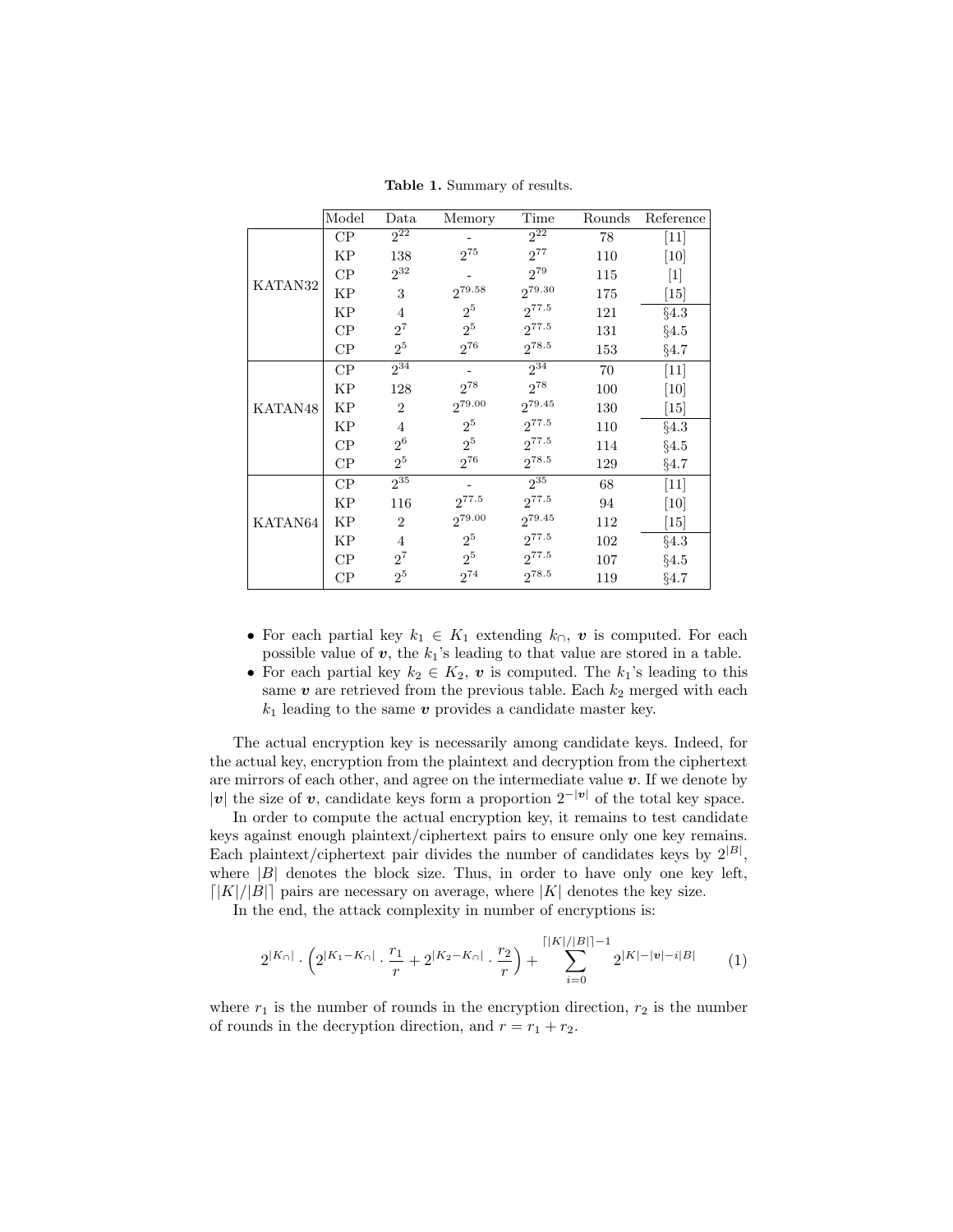Simultaneous matching. As we have seen, overall, meet-in-the-middle attacks proceed in two stages: a key filtering stage that produces key candidates, followed by a verification stage that tests the key candidates against a few plaintext/ciphertext pairs. This division in two stages is reflected in the complexity of the attack. The complexity of the first stage is determined mostly by the sizes of  $K_1$  and  $K_2$ ; the complexity of the second stage depends only on the size of  $\boldsymbol{v}$ (for a fixed cipher).

Directly tweaking the size of  $\boldsymbol{v}$  is one way to try and evenly spread the load between the two stages. However, increasing  $v$  will often disproportionately impact the sizes of  $K_1$  and  $K_2$ . Simultaneous matching provides a very efficient alternate way of increasing the size of  $v$ . The idea is to use n plaintext/ciphertext pairs instead of just one. For each guess of  $K_1$  and  $K_2$ , we concatenate the v's produced by each pair in order to have a larger global  $v$ , and use that for matching, as before.

In other words, what we are doing is perform a standard meet-in-the-middle attack, but on a cipher formed by  $n$  parallel applications of the basic cipher. This increases only linearly the complexity of the first stage, while exponentially decreasing the complexity of the second stage.

Indirect matching. With the newfound interest in meet-in-the-middle attack occasioned by lightweight ciphers, a number of techniques originally developed for the cryptanalysis of hash functions have been adapted to meet-in-themiddle attacks on block ciphers. A short survey of these techniques has already been presented in, for example, [14], and is out of the scope of this article. Still, we briefly mention one of these techniques, namely indirect matching, as we will use it later on KATAN. We also generalize this technique slightly.

In a regular meet-in-the-middle attack, some value  $\boldsymbol{v}$  of the internal state is computed from the left as  $e(k_1)$  and from the right as  $d(k_2)$ , where e and d are essentially a partial encryption and decryption. Keys are filtered by checking  $e(k_1) = d(k_2)$ . Now assume some key bit k in  $k_1$  only has a linear impact on the value of  $e(k_1)$ , i.e.  $e(k_1) = e'(k'_1) \oplus k$ , where  $k'_1$  is  $k_1$  minus the knowledge of k. Then if knowledge of k is included in  $K_2$ , the equality in the middle  $e(k_1) = d(k_2)$ may be rewritten as  $e'(k'_1) = d(k_2) \oplus k = d'(k_2)$ . In this way, guessing k is no longer necessary in the encryption direction, and the associated complexity decreases accordingly.

Here, we assumed that k is included in  $K_2$ , i.e. k is in  $K_0$  since it is already in K<sub>1</sub>. But we can get the same benefit even if k is in  $K_1 - K_0$ : the only real requirement is that it linearly impacts  $e(k_1)$ . To show this, the proof is a little more elaborate than in the previous case. Assume that k is in  $K_1 - K_0$ , and write  $e(k_1) = e'(k'_1) \oplus k$  as before.

Up to now,  $k_1$  together with  $k_2$  was assumed to contain knowledge of the entire key. We guessed  $k_1$  from the left, then  $k_2$  from the right and matched compatible guesses by checking  $e(k_1) = d(k_2)$ . Instead, we are now going to guess  $k_1'$  from the left and  $k_2$  from the right, so the combination of the two does not encompass the entire key ( $k$  is missing). Furthermore, all guesses of  $k'_1$  and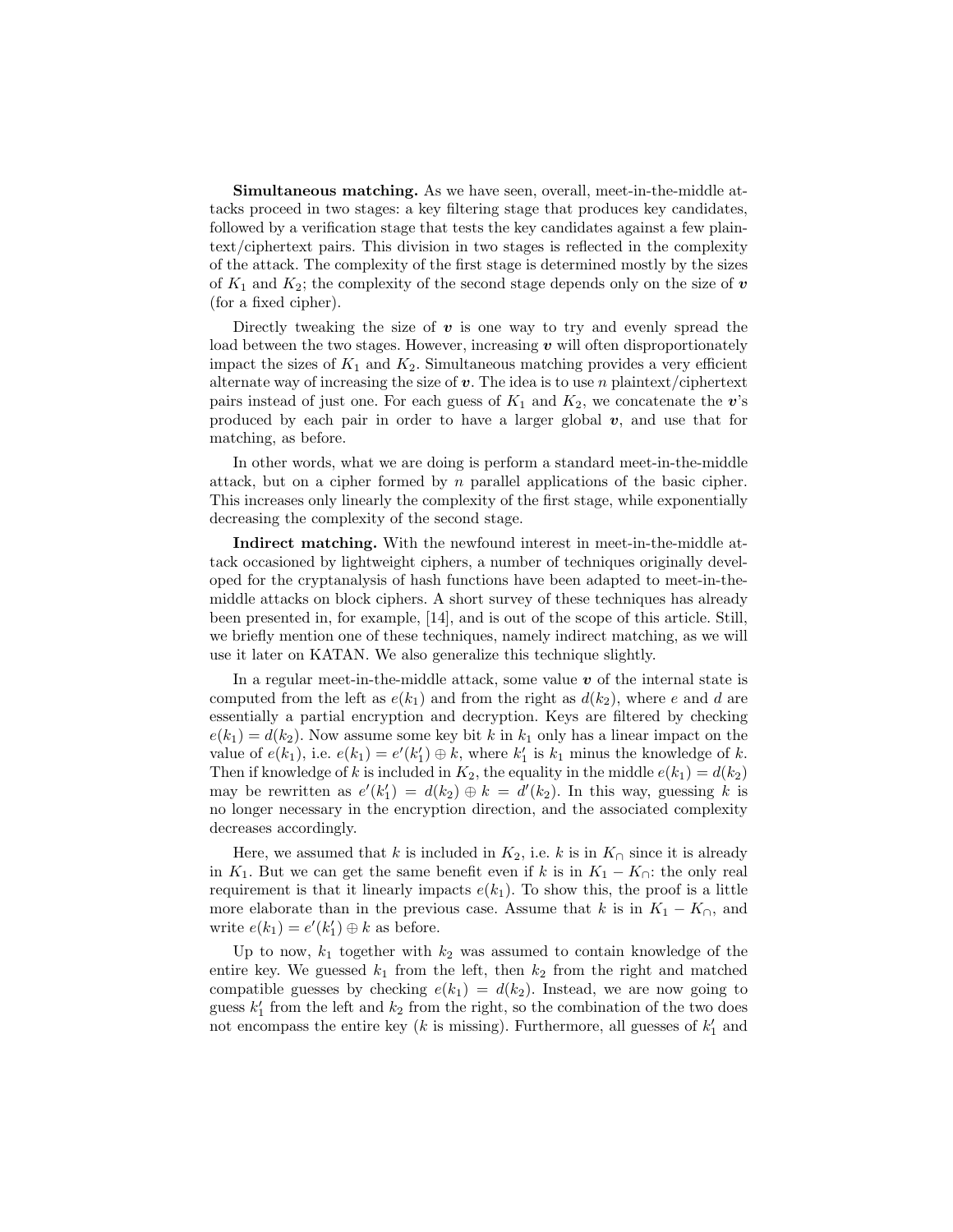$k_2$  are compatible. However, for each pair of guesses, we set  $k = e(k'_1) \oplus d(k_2)$ , and the combination of  $k'_1$ ,  $k_2$  and k gives us one candidate master key.

Thus, the number of candidate master keys is unchanged. However, we need not guess k from the left, and the complexity of guessing  $k_1$  is reduced accordingly. Thus the benefit is exactly the same as in the case where k belonged to  $K_{\cap}$ . Note that we remain compatible with simultaneous matching: if we use several plaintext/cipherext pairs, they all must agree on  $k$ , which yields the usual filter on the candidate master keys.

### 3 Match Box

We now introduce the match box technique. This technique fits within the general sieve-in-the-middle framework introduced in [8], which we recall here.

#### 3.1 Sieve-in-the-middle

Let us still denote by  $K<sub>∩</sub>$  the information on the key common to  $K<sub>1</sub>$  and  $K<sub>2</sub>$ ; furthermore, let  $K_1'$  (resp.  $K_2'$ ) be the proper part of  $K_1$  (resp.  $K_2$ ), i.e. the part not already in  $K_{\cap}$ . In a standard meet-in-the-middle attack, a few bits of internal state l are computed from the left by guessing  $k_1 \in K_1$ , then the same bits r are computed from the right by guessing  $k_2 \in K_2$ . Valid key candidates are determined by checking  $l = r$ .

However it would often be desirable to compute a few bits of information  $l$ from the left and r from the right, and discriminate keys by checking  $\mathcal{R}(l, r)$ for some general relation  $R$  expressing that  $l$  and  $r$  are compatible. It arises naturally if, say,  $\boldsymbol{l}$  and  $\boldsymbol{r}$  contain partial information about the internal state on either side of an S-box. In that case,  $\mathcal{R}(l, r)$  holds iff there exists an input/output pair of the S-box such that the input extends  $l$ , and the output extends  $r$ .



Fig. 2. Comparison of standard and exhaustive matching.

When applying this idea, the following problem arises. Once having guessed  $k_{\cap} \in K_{\cap}$ , the natural way to proceed would be to compute l and r for each  $k'_1 \in K'_1$  and  $k'_2 \in K'_2$  respectively, and exhaustively test  $\mathcal{R}(l, r)$  for every pair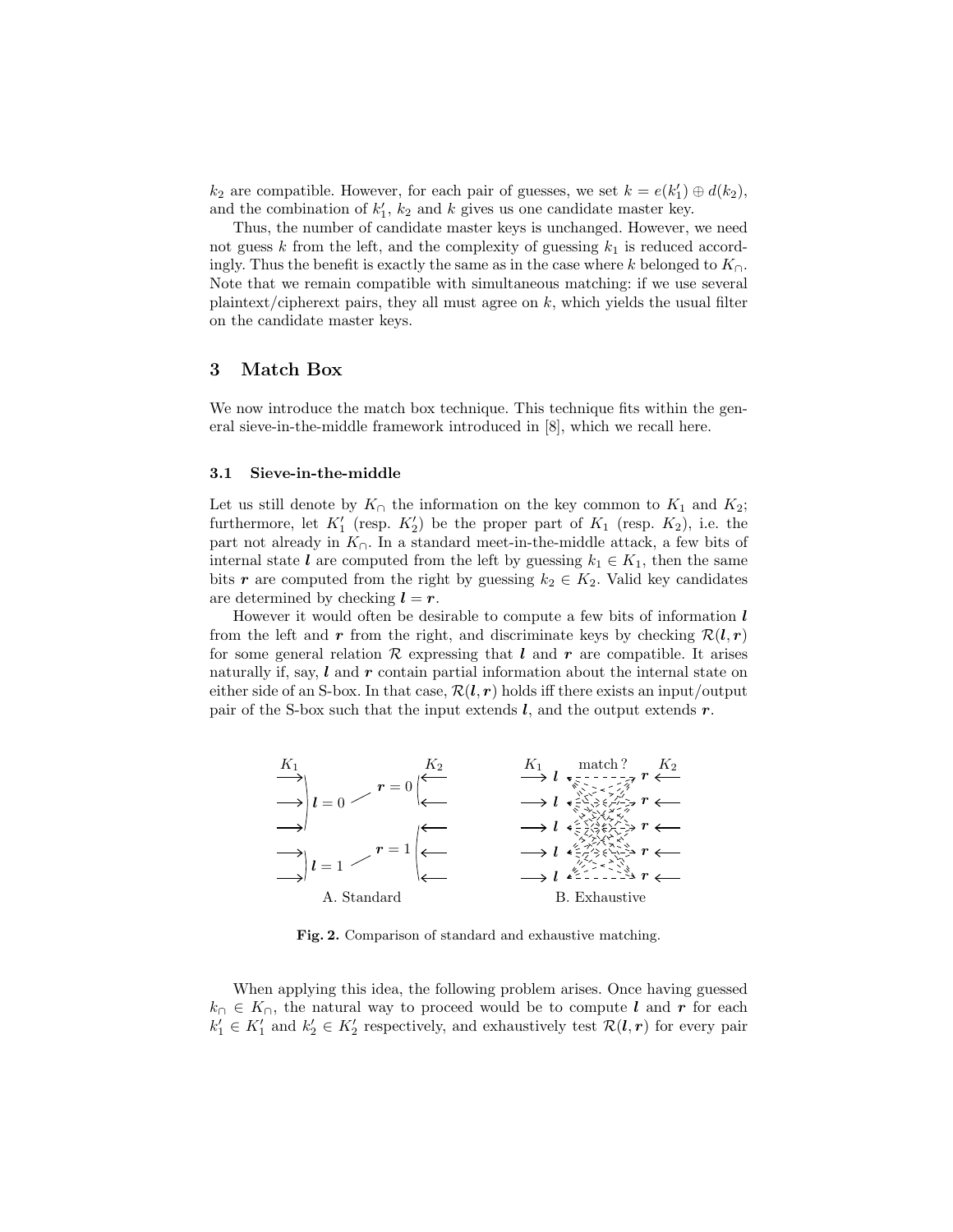$(k'_1, k'_2)$ . However, this would amount to a brute force search since  $K_1 \times K'_1 \times K'_2$ is in fact the entire key. It should be noted that there is no completely general solution to this problem, since  $\mathcal R$  does need to be tested for every pair  $(l, r)$ yielded by every  $(k'_1, k'_2)$ .

In the sieve-in-the-middle paper, this issue is solved by using merging algorithms originally introduced in [13]. These algorithms tend to assume, roughly, that the size of  $\boldsymbol{l}$  is less than the size of  $K_1'$  (divided by a sieving factor). We refer the reader to [8] for a complete explanation of merging techniques. What we propose is a different way of matching  $l$  and  $r$  while avoiding exhaustive search, which we call a match box.

#### 3.2 Match Box

As we have mentioned in the previous section, the aim of the match box technique is to find compatible partial keys  $k_1$  and  $k_2$ , such that the corresponding l and r satisfy a relation  $\mathcal R$ . The idea is to move the computation of  $\mathcal R$  outside of the loop on  $K_{\cap}$ . In order to do this, we anticipate and precompute all possible matchings between  $l$  and  $r$ . We start with an example.



Fig. 3. A typical situation where a match box can apply.

Consider the situation depicted on Fig. 3. Here,  $l$  contains some partial information  $l'$  about the internal state entering an S-box. At the output of this S-box, some round key is added, and  $r$  contains the entire state after the key addition. Now assume that the round key may be decomposed as a sum of some  $f_1(k'_1)$  depending on  $k'_1 \in K'_1$ , and some  $f_2(k_2)$  depending on  $k_2 \in K_2$ . Note that this is automatically true if the key schedule is linear. Since  $K_2$  is known when computing from the right, the component  $f_2(k_2)$  may be directly added into r.

So in this situation,  $\mathbf{l} = (\mathbf{l}', k'_1)$  and  $\mathbf{r}$  are compatible iff  $S^{-1}(\mathbf{r} \oplus f_1(k'_1))$ equals  $l'$  (wherever  $l'$  is defined). If  $r$  is larger than  $k'_2$ , since  $k'_1$  is included in  $l$ ,  $l$  is also larger than  $k'_1$ , and a merging technique in the style of [8] cannot apply. However, a match box is possible.

In general, assume that  $\mathbf{l} = (\mathbf{l}', k'_1)$  contains the partial key  $k'_1 \in K'_1$  plus some extra bits of information  $l'$ , and  $r$  is as before. In order to anticipate all possible computations in the middle, we consider the function  $f : k'_1 \mapsto l'$  as a whole. For each value of this function, and each value of  $r$ , we can precompute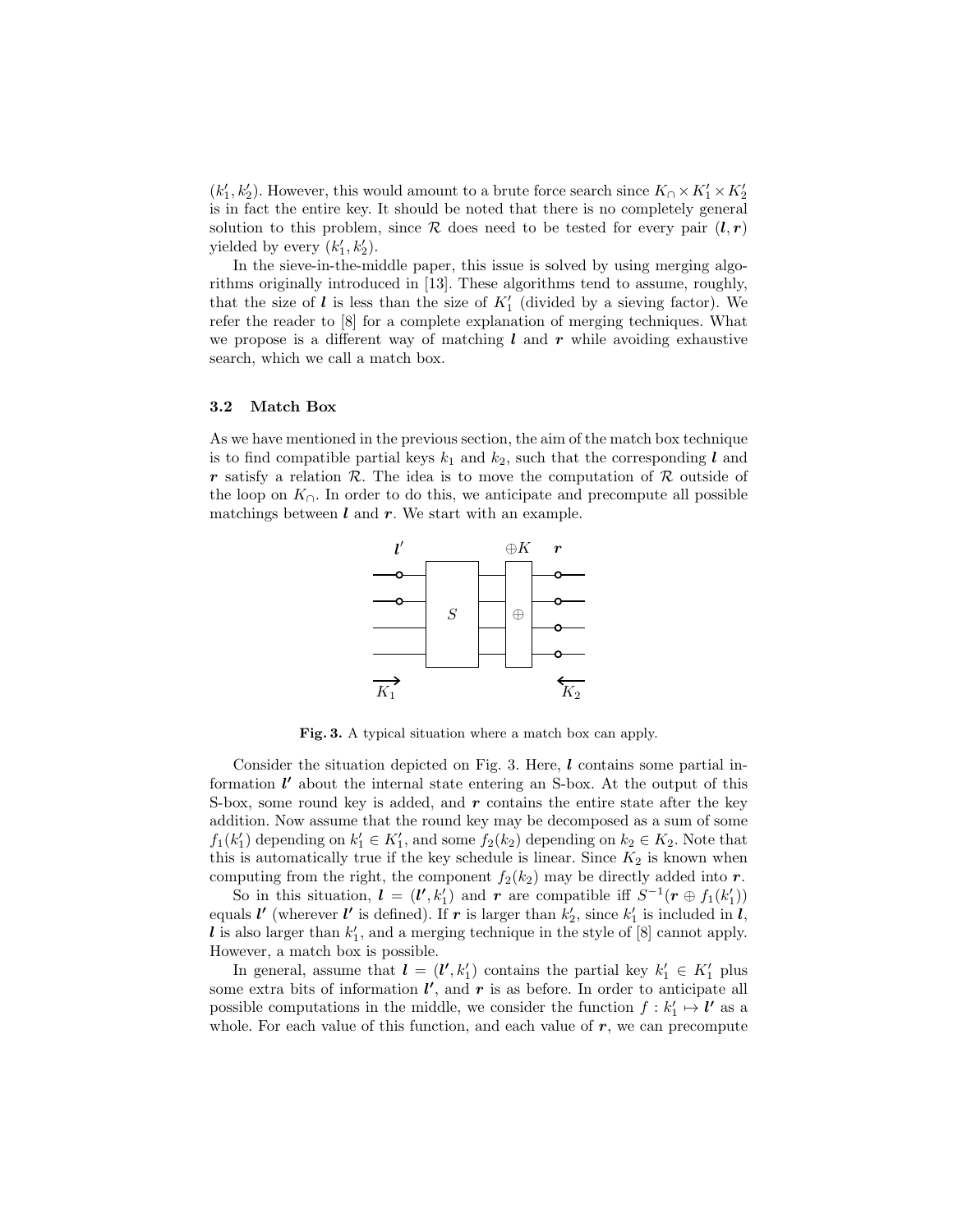a list of the  $k_1$ 's leading to *l*''s such that *l***'**,  $k_1$ <sup>'</sup>, and *r* are compatible. Formally, let us denote by  $L'$  the set of values of  $l'$ , and by R the set of values of r. Then we precompute the following table, which we call a "match box":

$$
M: L'^{K'_1} \to K'^R_1
$$
  

$$
f \mapsto (r \mapsto \{k'_1 : \mathcal{R}(l, r)\}) \text{with } l = (k'_1, f(k'_1))
$$

This table takes as input a function  $f: K'_1 \to L'$ , and produces as output the function that to each  $r$  associates all compatible  $k_1$ 's. Once this table has been precomputed, the attack proceeds as follows:

- For each  $k_{\cap} \in K_{\cap}$ :
	- For each  $k'_1 \in K'_1$ ,  $\mathbf{l}'$  is computed. This yields a function  $f : K'_1 \to L'$ , from which we obtain  $M(f)$ .
	- For each  $k'_2 \in K'_2$ , r is computed. Candidate master keys are those corresponding to the pairs  $(k'_1, k'_2)$  for each  $k'_1$  in  $M(f)(r)$ .

The main limitation of this technique is the size of the table, which is approximated by:

 $2^{|l'|^{|K_1'|}+|r|+|K_1'|}$ 

In particular, the size of  $K_1'$  (in terms of number of bits) must be exponentially small compared to the size of  $K$ . This is not surprising, since we are moving all computations of R outside of the loop on  $K_{\Omega}$ : this constraint expresses the fact that there must be less possible situations in the middle than the size of the loop, otherwise we gain nothing.

#### 3.3 Compressing R

Looking more closely at the example in the previous section, the natural way to write  $R$  is in the form:

$$
\begin{cases}\n l_1' &= f_1(k_1', r) \\
 l_2' &= f_2(k_1', r) \\
 \vdots \\
 l_{|\mathcal{V}|}' = f_{|\mathcal{V}|}(k_1', r)\n\end{cases} (2)
$$

where the  $f_i$ 's are boolean functions.

In this situation, each  $f_i$  is a boolean function of  $k'_1$ , so it may be written as a polynomial in the bits of  $k'_1$ . As such, each  $f_i$  can be fully expressed by no more than  $2^{|k'_1|}$  coefficients  $(f_i^n)_{n \leq 2^{|k'_1|}}$ . This is beneficial as long as  $|l'| \cdot 2^{|k'_1|} < |r|$ , i.e. there are less  $f_i^n$ 's than bits of r. In this manner, r is effectively shortened to  $|\bm{l'}| \cdot 2^{|k'_1|}$ .

The only limit is the size and complexity necessary to build the table converting  $r$  into the  $f_i^n$ 's. Note that in general,  $r$  is more or less a set of internal state bits, with potentially some partial keys added in; so computing  $r$  and the  $f_i$ 's is akin to a partial encryption. In that case, for a given r, the  $f_i^n$ 's can be indirectly computed by evaluating the  $f_i$ 's for all values of  $k'_1$ . In this way, for each r and each i, the value of the  $f_i^{n}$ 's can be computed in at most  $2^{|k_1|}$ encryption equivalents.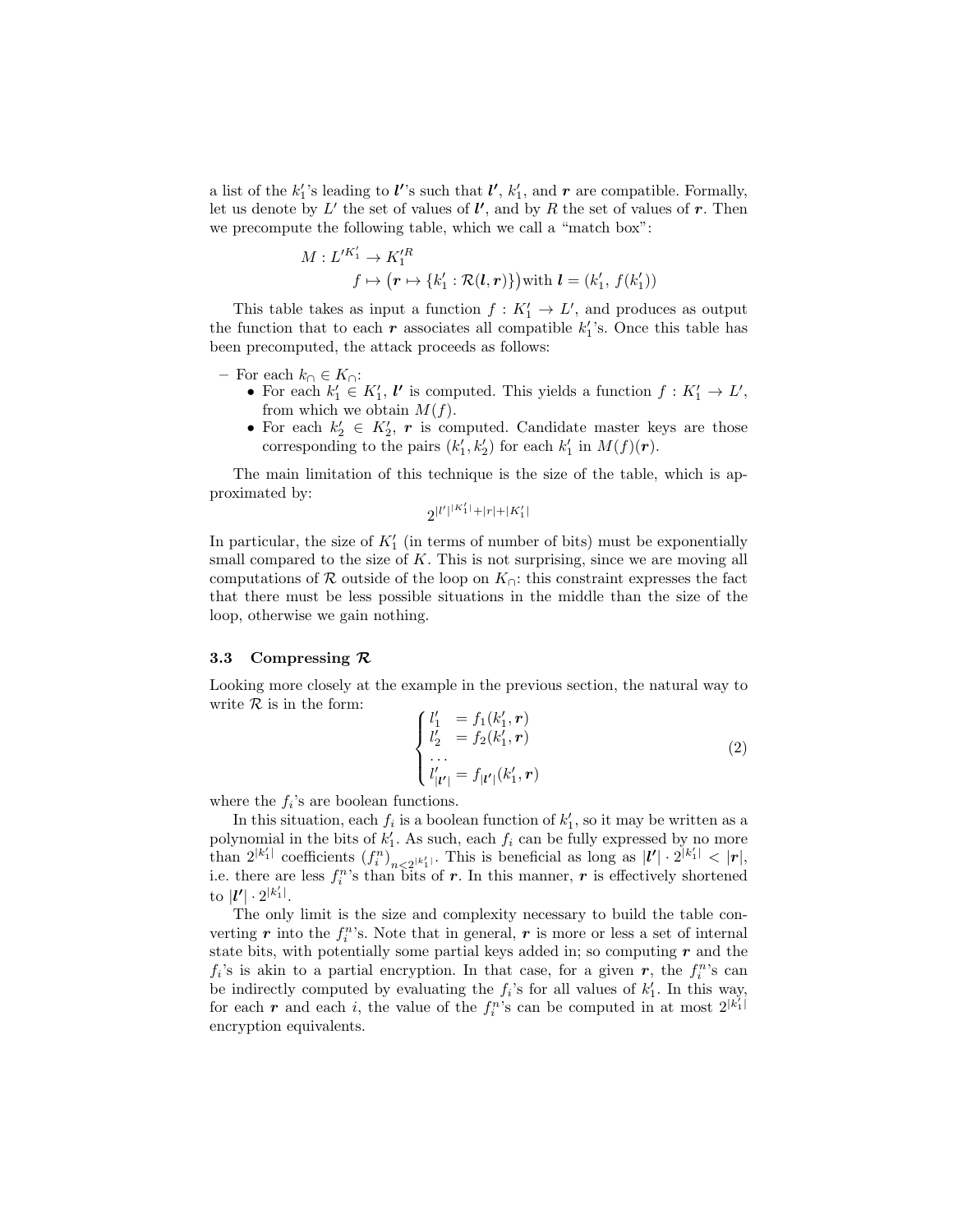# 4 Application to KATAN

KATAN is an ultra-lightweight block cipher presented by Christophe de Cannière, Orr Dunkelman and Miroslav Knežević at CHES 2009 [7]. Its design is inspired by the stream cipher Trivium, and relies on two nonlinear feedback registers. This is rather unique for a block cipher, and makes the cryptanalysis of KATAN especially interesting, since it indirectly evaluates the strength of this type of design.

In [7] the authors describe two families of block ciphers, KATAN and KTAN-TAN, which only differ in their key schedule. In KATAN, the key is stored in a register, while in KTANTAN, it is hardcoded into the circuit. The trade-off is that while the key cannot be modified, the circuit area is significantly reduced by avoiding the need for a register dedicated to the storage of the key. However, KTANTAN been broken [6, 14], mostly due to weaknesses in its key schedule. Hereafter we focus solely on KATAN.

#### 4.1 Description of KATAN

KATAN is a family of three block ciphers with block sizes 32, 48, and 64 bits, denoted by KATAN32, KATAN48, and KATAN64 respectively. In all cases the key size is 80 bits, and the total number of rounds is 254. We begin by giving a brief description of KATAN32. KATAN48 and KATAN64 are very similar, as we shall see. We refer the reader to [7] for more details about the design of KATAN.

Key schedule. The master key is loaded into a 80-bit linear feedback register  $(rk_0, \ldots, rk_{79})$ , and new round keys are generated by the linear feedback relation:

$$
rk_{i+80} = rk_i \oplus rk_{i+19} \oplus rk_{i+30} \oplus rk_{i+67}, \quad 0 \le i \le 428
$$
 (3)

Round function. The 32-bit plaintext is loaded into two registers A and B of sizes 13 and 19 bits. The round function depicted on Fig. 4 is then applied 254 times, where  $c_n$  is a round constant defined by  $(c_0, \ldots, c_7) = (1, \ldots, 1, 0)$ and  $c_{i+8} = c_i \oplus c_{i+1} \oplus c_{i+3} \oplus c_{i+5}$ .

Formally, KATAN32 encryption may be defined as follows. By  $a_n$  (resp.  $b_n$ ), we denote the bit entering register A (resp. B) at round  $n$ . Hence, after round n, the content of register A is  $(a_{n-12},...,a_n)$ , and the content of register B is  $(b_{n-18}, \ldots, b_n)$ . By convention, the plaintext is  $(a_{-13}, \ldots, a_{-1}, b_{-19}, \ldots, b_{-1})$ . Then encryption is recursively defined by:

$$
\begin{cases}\na_n = b_{n-19} \oplus b_{n-8} \oplus b_{n-11} \cdot b_{n-13} \oplus b_{n-4} \cdot b_{n-9} \oplus r k_{2n+1} \\
b_n = a_{n-13} \oplus a_{n-8} \oplus c_n \cdot a_{n-4} \oplus a_{n-6} \cdot a_{n-9} \oplus r k_{2n}\n\end{cases} \tag{4}
$$

and the ciphertext is  $(a_{241}, \ldots, a_{253}, b_{235}, \ldots, b_{253}).$ 

KATAN48. KATAN48 uses two registers of sizes 19 and 29 bits. The registers are updated twice per round by the following feedback relation, using the same round keys:

$$
\begin{cases}\na_n = b_{n-29} \oplus b_{n-20} \oplus b_{n-14} \cdot b_{n-22} \oplus b_{n-7} \cdot b_{n-16} \oplus r k_{2 \cdot \lfloor \frac{n}{2} \rfloor + 1} \\
b_n = a_{n-19} \oplus a_{n-13} \oplus c_n \cdot a_{n-7} \oplus a_{n-8} \cdot a_{n-16} \oplus r k_{2 \cdot \lfloor \frac{n}{2} \rfloor}\n\end{cases}
$$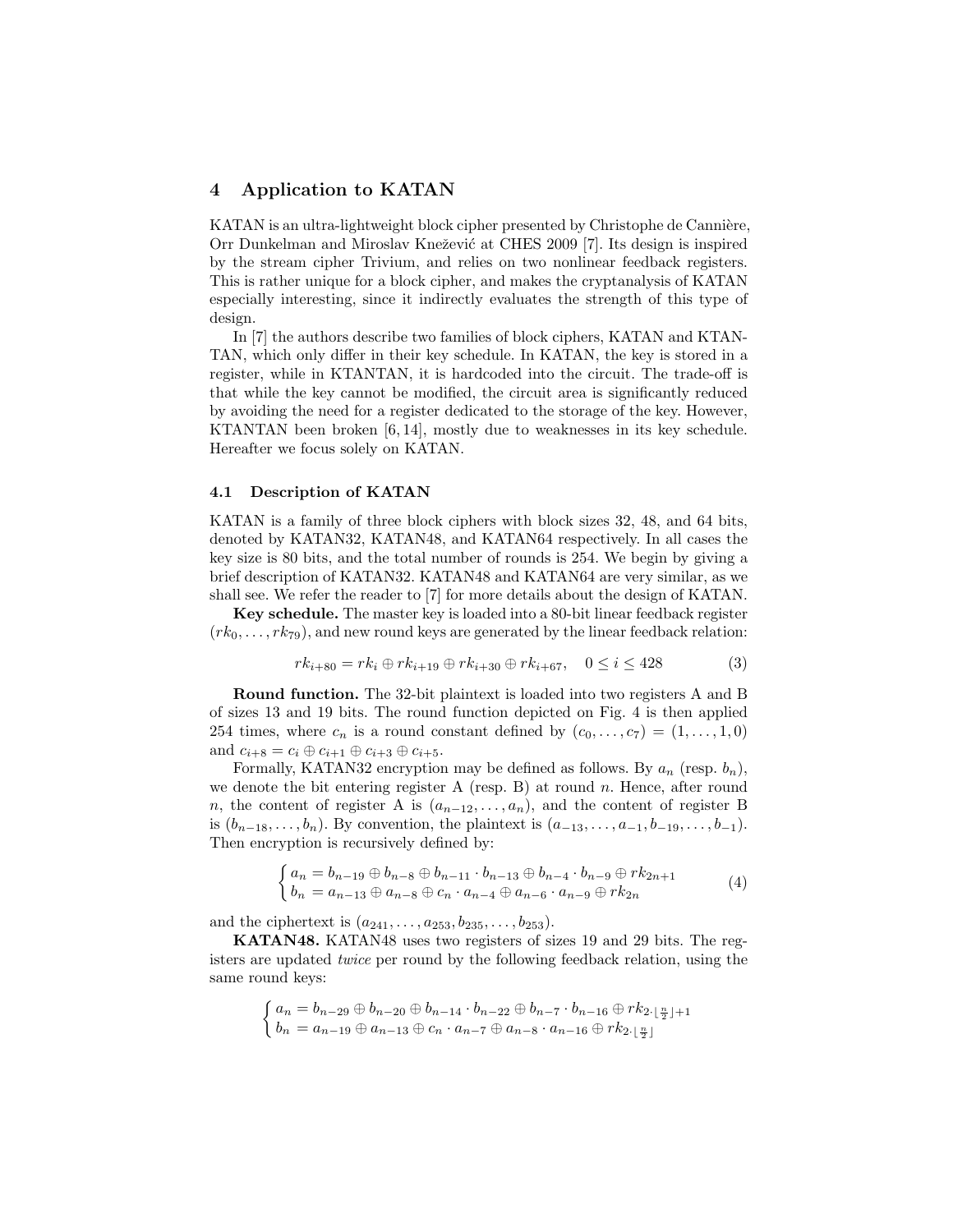

Fig. 4. Round function of KATAN32.

After 254 rounds, the ciphertext is  $(a_{489}, \ldots, a_{507}, b_{479}, \ldots, b_{507})$ .

KATAN64. KATAN64 uses two registers of sizes 25 and 39 bits. The registers are updated three times per round by the following feedback relation, using the same round keys:

$$
\begin{cases}\na_n = b_{n-39} \oplus b_{n-26} \oplus b_{n-22} \cdot b_{n-34} \oplus b_{n-10} \cdot b_{n-15} \oplus r k_{2 \cdot \lfloor \frac{n}{3} \rfloor + 1} \\
b_n = a_{n-25} \oplus a_{n-16} \oplus c_n \cdot a_{n-10} \oplus a_{n-12} \cdot a_{n-21} \oplus r k_{2 \cdot \lfloor \frac{n}{3} \rfloor}\n\end{cases}
$$

After 254 rounds, the ciphertext is  $(a_{737}, \ldots, a_{761}, b_{723}, \ldots, b_{761})$ .

#### 4.2 Linear Key Partition

We now introduce a few notions that will prove useful to mount a meet-in-themiddle attack against KATAN. Let  $RK_1$  (resp.  $RK_2$ ) denote the set of round keys necessary to compute some fixed bits of internal state at an intermediate round from the left (resp. from the right). The first step of a meet-in-the-middle attack is to guess the bits of information on the master key common to  $RK_1$ and  $RK_2$  (see §2.1). Hence it is necessary to define an intersection of  $RK_1$  and  $RK<sub>2</sub>$  in terms of bits of information on the master key.

In general, this intersection may be impossible to define. In [10], a generic solution is proposed: all round keys are regarded as independent, i.e. the master key is redefined as the union of all round keys. This yields good results on various lightweight ciphers, including KATAN. However, it has a significant impact on the attack complexity. This can be avoided when the key schedule is linear: indeed, in that case, the intersection of  $RK_1$  and  $RK_2$  can be cleanly defined, as we now show for KATAN.

Let us regard a master key of KATAN as a vector in  $E = (\mathbb{Z}/2\mathbb{Z})^{80}$ . The value of the master key corresponds to the coordinates of this vector along the canonical basis. Each round key is a linear combination of bits of the master key;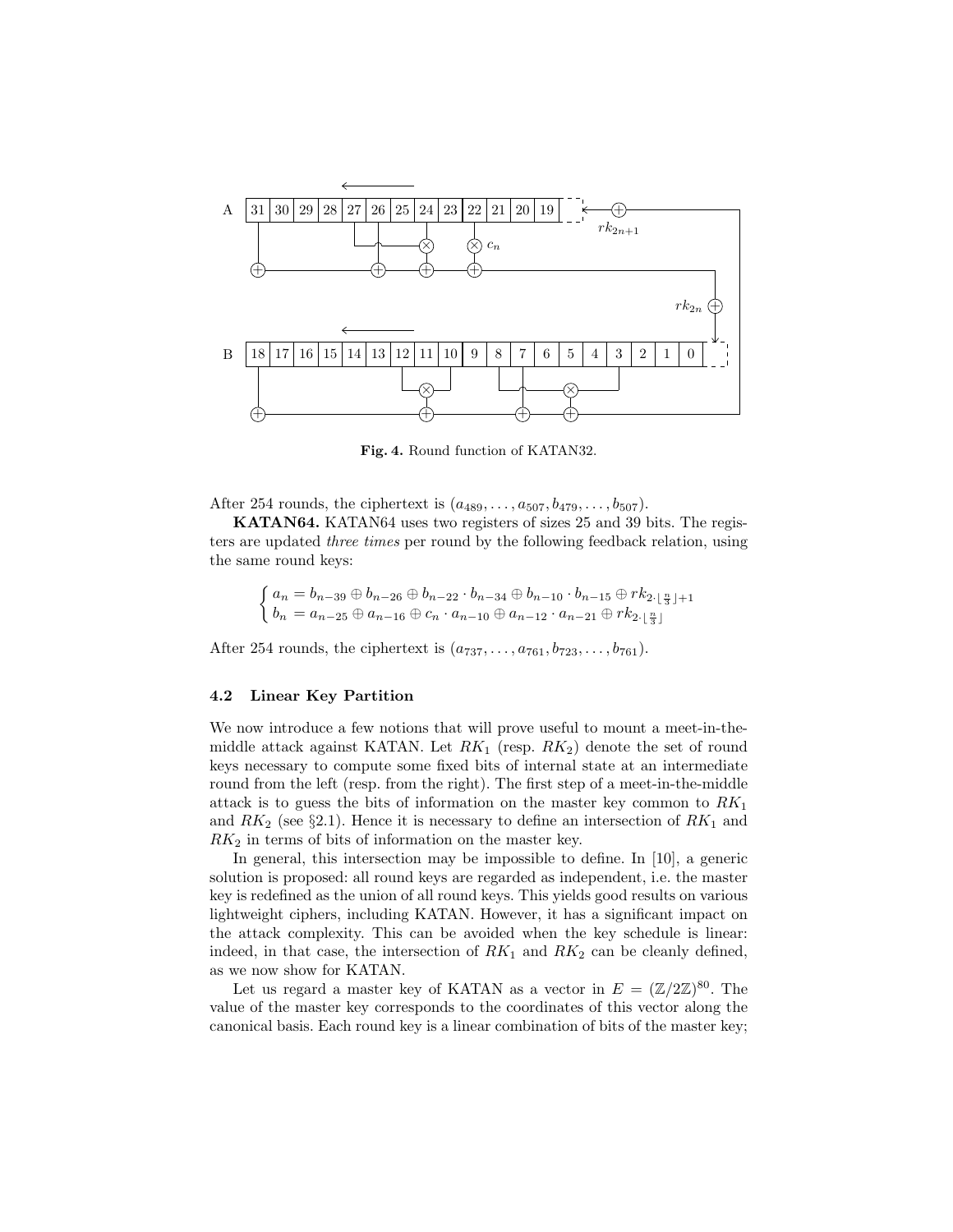that is, it is the image of the master key through some map  $(x_i) \mapsto \sum_i \lambda_i x_i$ , i.e. a linear functional on E. Let us denote by  $\mathcal{L}(E)$  the space of linear functionals on  $E$ .

From this standpoint, the information carried by  $RK_1$  (resp.  $RK_2$ ) is the value of the master key on the subspace  $E_{K_1}$  (resp.  $E_{K_2}$ ) of  $\mathcal{L}(E)$  generated by the round keys of  $RK_1$  (resp.  $RK_2$ ). Let  $E_{K_1} = E_{K_1} \cap E_{K_2}$ . Then the bits of information on the master key common to  $RK_1$  and  $RK_2$  are exactly the value of the key on the functionals of  $E_{K_{\cap}}$ .

Let us choose an arbitrary basis  $B_0$  of  $E_{K_0}$ , and extend it to a basis  $B_1$  of  $E_{K_1}$ , and  $B_2$  of  $E_{K_2}$ . Then in concrete terms a partial key in  $K_{\cap}$  is a mapping  $B<sub>0</sub> \rightarrow \{0,1\}$ ; likewise,  $K<sub>1</sub>$  and  $K<sub>2</sub>$  are regarded as the set of mappings  $B<sub>1</sub> \rightarrow$  $\{0,1\}$  and  $B_2 \rightarrow \{0,1\}$  respectively. We are now able to apply the meet-in-themiddle attack framework exactly as it was presented in section 2.1.

In the remainder, it will always be assumed that  $B = B_1 \cup B_2$  is a basis for the whole space  $\mathcal{L}(E)$ . In particular, knowledge of the value of a key on B amounts to knowing the entire key; it will be convenient at times to identify the key space with  $\{0,1\}^B$ , which we will denote by K, by analogy with  $K_1$  and  $K_2$ .

#### 4.3 Key dependencies

A first step towards building a meet-in-the-middle attack is to choose a value  $v$ extracted from an internal state at an intermediate round to serve as a meeting point. In order to make this choice, it is necessary to evaluate which key bits are necessary to compute  $v$  from the plaintext, and from the ciphertext (presumably for some reduced version of the cipher). We have carried out this computation using an algorithm similar to Algorithm 1 in [10].

The principle of such an algorithm is that once some round key enters the state, the impacted bit is marked as depending on that key. Then this dependency is propagated along the cipher each time this internal state bit affects other internal state bits. In our case, because we will use indirect matching, we keep track separately of key bits whose impact is linear, and those whose impact is nonlinear.

By nature, such an analysis follows a worst case scenario, i.e. it assumes any key bit than could possibly affect an internal state bit, does. In reality, fortuitous simplifications may occur. However, in the case of KATAN, our algorithm was precise enough that experimental tests observed the same dependencies between internal state bits and key bits. Table 2 shows our results for KATAN32.

#### Basic meet-in-the-middle attack against KATAN.

With what we have so far, we can mount a first meet-in-the-middle attack against KATAN. While this is not the best attack we will propose, it is still worth mentioning because it has a simple description, requires only known plaintexts and minimal data requirements, and improves on previously published attacks.

For KATAN32, if we aim at a complexity around  $2^{77}$ , we can attack  $60+61 =$ 121 rounds (cf. Table 2). The meeting point is  $b_{50}$  (which is indeed at position 9 of register B after 60 rounds). The dimensions of  $K_1$ ,  $K_2$ ,  $K_1$  are 75, 75, 70 respectively (after ignoring linear contributions thanks to indirect matching).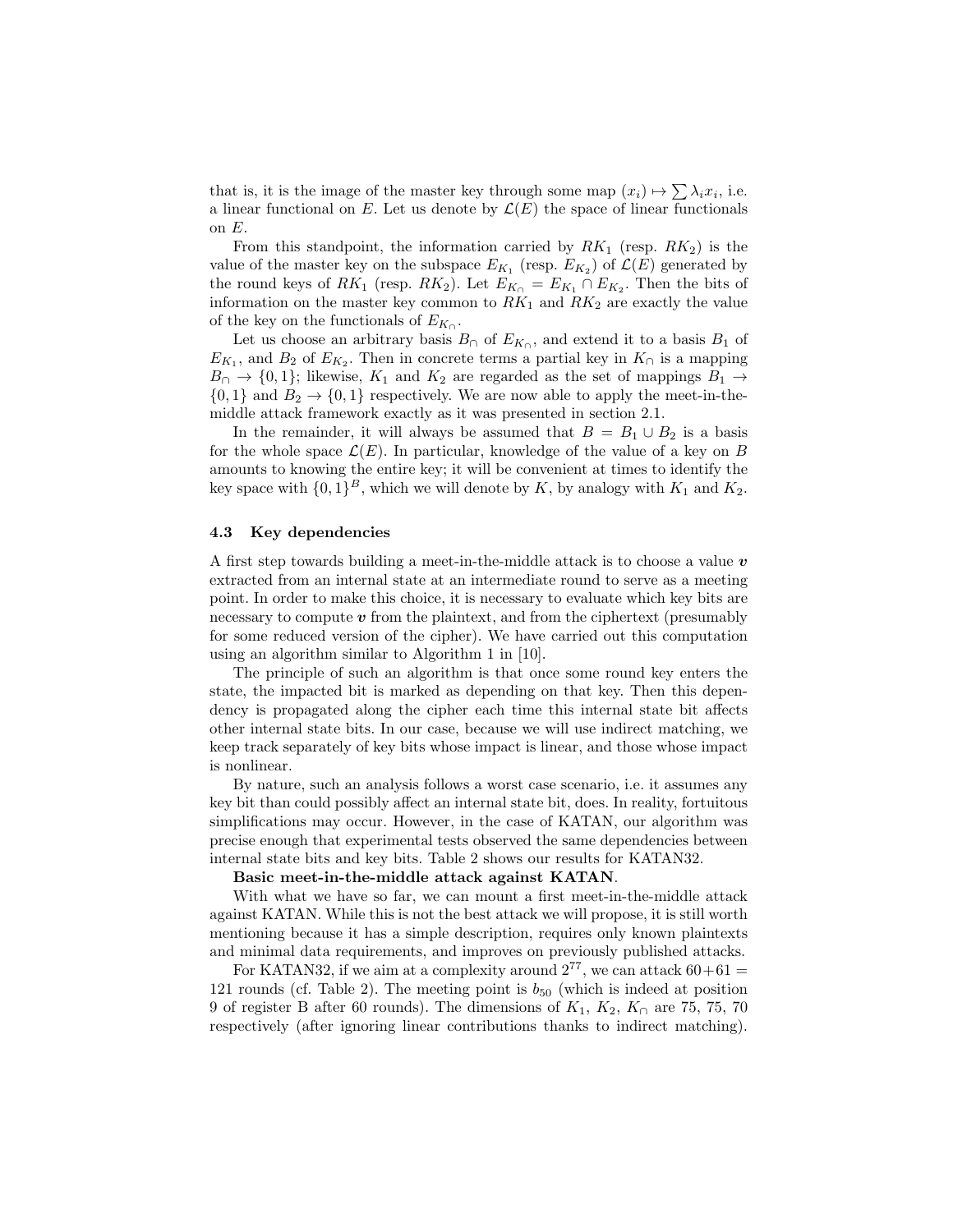Table 2. Key dependency of the bit at position 9 (middle) of register B.

|                               | Number of rounds 58 | 59    | 60 | 61 | 62 | 63 | 64 |  |
|-------------------------------|---------------------|-------|----|----|----|----|----|--|
| Dimension of $ nonlinear $ 70 |                     | -71 - |    |    |    | 80 |    |  |
| key space                     | linear              |       |    |    |    |    |    |  |

KATAN32 Encryption (starting from round 0):

|  | KATAN32 Decryption (starting from round 254): |  |  |
|--|-----------------------------------------------|--|--|
|--|-----------------------------------------------|--|--|

|                        | Number of rounds | .57 | 59 | 60 |    |    |   |  |
|------------------------|------------------|-----|----|----|----|----|---|--|
| Dimension of nonlinear |                  | 68  |    |    | 75 | 76 | ⊸ |  |
| key space              | linear           |     |    |    |    |    |   |  |

We use 4 plaintext/ciphertext pairs for simultaneous matching to ensure that the key verification stage is in  $2^{76}$ . Using (1), and taking into account that we use 4 plaintext/ciphertext pairs, the overall complexity is:

$$
4 \cdot \left(2^{75} \cdot \frac{60}{121} + 2^{75} \cdot \frac{61}{121}\right) + \sum_{i=0}^{2} 2^{76 - 32i} \approx 2^{77.5}
$$

In a similar way, we can attack  $56+54 = 110$  rounds of KATAN48, and  $51+51 =$ 102 rounds of KATAN64, both of them with 4 plaintext/ciphertext pairs and complexity 2<sup>77</sup>.<sup>5</sup> .

#### 4.4 Bicliques

The number of rounds covered by a meet-in-the-middle attack may be extended by a biclique. This technique was also originally developed for the cryptanalysis of hash functions [4], and first applied to block ciphers in [3] to produce an accelerated key search against AES. Such a search requires all possible keys to be tried, but each try costs significantly less than a full encryption.

However, bicliques may also be used in the context of a traditional attack, where not all keys are tried. This is the model known as "long bicliques" in [3], and corresponds to [4] for hash functions. We will use this approach against KATAN, and so we recall it here briefly.

**Definition 1.** A biclique is a triple  $((A_i)_{i\leq n}, (B_i)_{i\leq n}, (K_{i,j})_{i,j\leq n})$ , where the  $A_i$ 's are internal states at some round a, the  $B_i$ 's are internal states at some round b, and the  $(K_{i,j})$ 's are keys satisfying the following property:

$$
\forall i, j \le n, \quad \text{Enc}_{K_{i,j}}^{a \to b}(A_i) = B_j
$$

where  $\text{Enc}_{K_{i,j}}^{\alpha \to b}$  denotes encryption from round a to round b with key  $K_{i,j}$ .

For simplicity, assume  $a = 0$ , and we have a biclique covering rounds a to b as in the above definition. In order to construct an attack up to round  $r$ , the remaining rounds from  $b$  to  $r$  must be covered by a meet-in-the-middle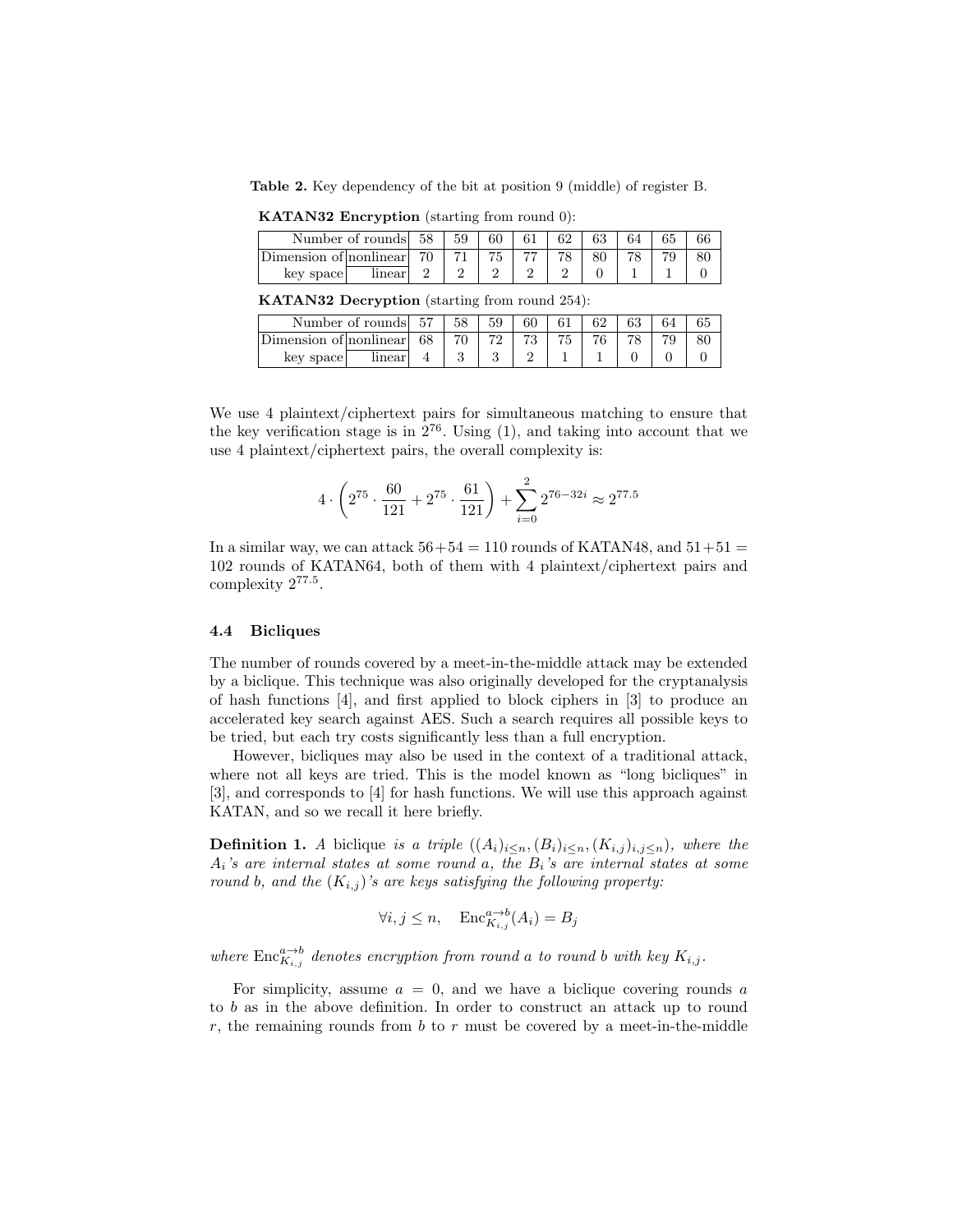

Fig. 5. A meet-in-the-middle attack and compatible biclique.

attack. Furthermore, the biclique and the meet-in-the-middle segments must be compatible in the following sense. Let  $C_i$  be the ciphertext corresponding to  $A_i$ after  $r$  encryption rounds, et  $v$  be the internal value used as a meeting point for the meet-in-the-middle attack. Let  $K_{i,*}$  denote the partial information on the key expressing the fact that it is one of the  $K_{i,j}$ 's, for fixed i and variable j. Let  $K_{*,j}$  be defined in the same way.

Then the biclique and the meet-in-the-middle segments of the attack are *compatible* iff the middle value  $\boldsymbol{v}$  can be computed starting from  $B_j$  with only knowledge of  $K_{*,j}$ , and from  $C_i$  with only knowledge of  $K_{i,*}$ . The situation is illustrated on Fig. 5. This requirement is quite restrictive. However, it becomes easier to enforce if the key schedule is linear, as we shall see with KATAN.

#### Attack process.

- For each partial key  $k \cap K \subset K$  = ∪  $K_{i,*} \cap K_{*,j}$ :
	- For each  $j \leq n$ , v is computed starting from  $B_j$  using  $K_{*,j}$ . For each possible value of  $v$ , the j's leading to that value are stored in a table.
	- For each  $i \leq n$ , v is computed starting from  $C_i$  using  $K_{i,*}$ . The j's leading to this same  $v$  are retrieved from the previous table. For each pair  $(i, j)$  leading to the same  $v, K_{i,j}$  is a candidate master key.

If the actual encryption key is among the  $K_{i,j}$ 's, then it is necessarily a candidate. Indeed, encryption by  $K_{i,j}$  will follow the path depicted on Fig. 5. As with a standard meet-in-the-middle attack, it remains to test candidate keys on a few additional plaintext/ciphertext pairs to single out the right key. This step is unchanged. Finally, to ensure that the actual key is among the  $K_{i,j}$ 's, the key space must be covered by bicliques, and the previous attack is repeated for each biclique.

Construction of a biclique varies depending on the cipher, but in general the construction cost is negligible with respect to the global complexity. Note that it is implicitly assumed that the construction of a biclique on a set of keys  $K_{i,j}$ does not imply that each key be computed, i.e. there is a structure. The overall complexity is then the same as that of the meet-in-the middle segment if it were simply applied to a fixed plaintext/ciphertext pair.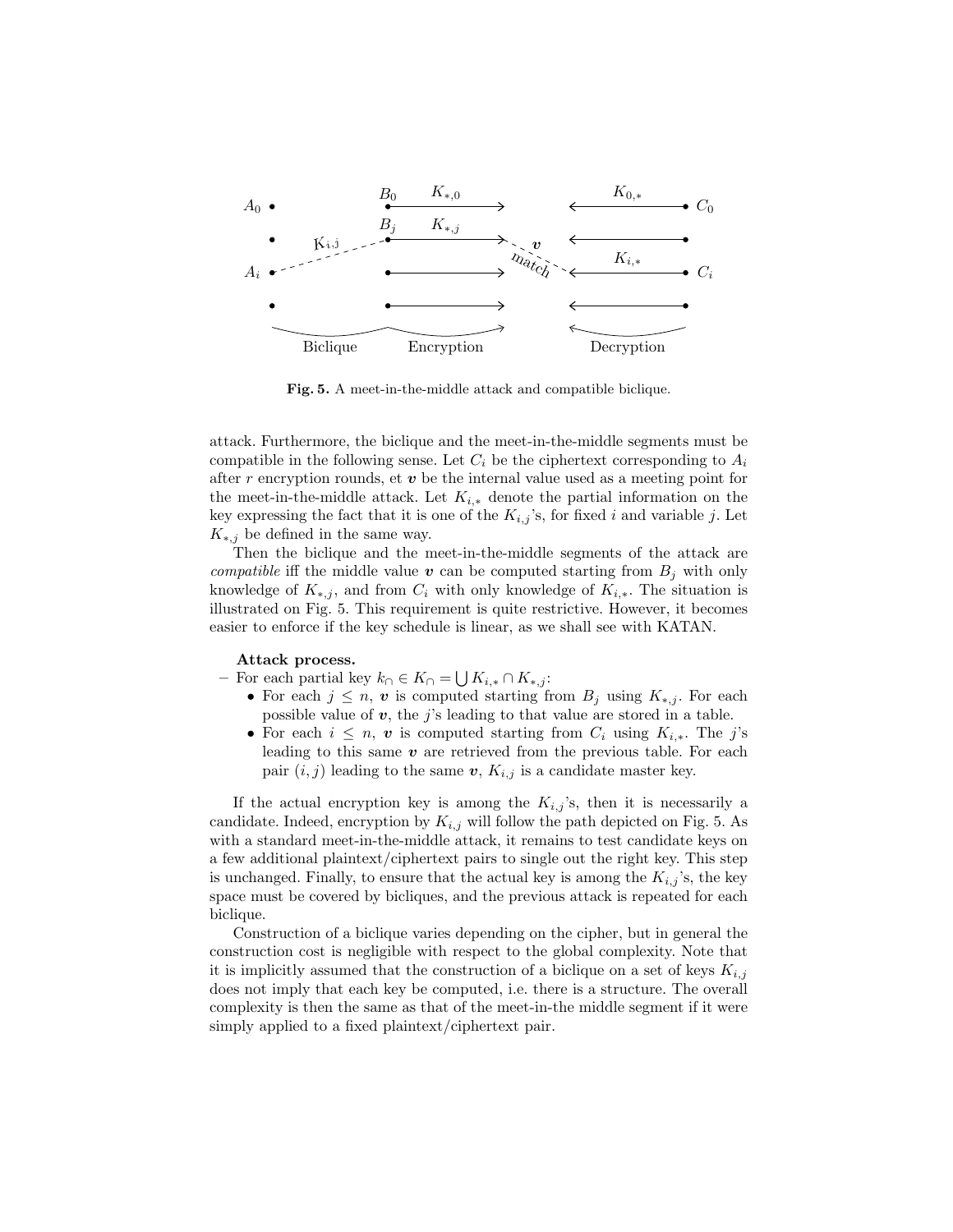#### 4.5 Bicliques on KATAN

We have presented bicliques in the previous section. It remains to show how to construct bicliques on KATAN. Once again, it all comes down to the linearity of the key schedule, and the weak non-linearity of the cipher reduced to a few rounds. In fact, these two properties make it possible to adjoin a biclique to any pre-existing, arbitrary meet-in-the-middle attack, in a compatible manner. Furthermore, a single biclique will suffice to cover the entire key space.

Assume we have a pre-existing meet-in-the-middle attack, with the notation of the previous sections. Recall that  $K<sub>∩</sub>$  (resp.  $K<sub>1</sub>, K<sub>2</sub>$ ) are regarded as maps  $B_0 \to \{0,1\}$  (resp.  $B_1 \to \{0,1\}$ ,  $B_2 \to \{0,1\}$ ). Let us denote by  $K'_1$  (resp.  $K_2'$ ) the proper part of  $K_1$  (resp.  $K_2$ ) with respect to  $K_0$ , i.e. its restriction to  $B_1 - B_{\cap}$  (resp.  $B_1 - B_{\cap}$ ).

Let us denote by  $\text{Enc}_{a\to b}^k M$  and  $\text{Dec}_{b\to a}^k M$  the encryption and decryption of a message  $M$  between rounds  $a$  and  $b$  with key  $k$ . We extend this notation to the case where k is a partial key (i.e. an element of  $K_1$ ,  $K'_1$ ,  $K_2$ ,  $K'_2$ , or  $K_{\cap}$ ) by completing the key by 0 on the rest of B. In addition, for  $k \in K$ , let us write  $k_1 \in K_1$  for its restriction to  $B_1$ , and define in a similar way  $k'_1$ ,  $k_2$ , and  $k'_2$ . Finally, let  $k(i)$  denote the value of the *i*-th round key generated by k; again, if k is only partially defined, it is completed by 0 on the rest of the basis  $B$ .

#### Definition 2. Let :

Bic<sub>n</sub>(K<sub>1</sub>, K<sub>2</sub>) = ((A<sub>k<sub>2</sub></sub> : k<sub>2</sub> 
$$
\in
$$
 K<sub>2</sub>), (B<sub>k<sub>1</sub></sub> : k<sub>1</sub>  $\in$  K<sub>1</sub>), K'<sub>2</sub>  $\oplus$  K<sub>1</sub>)  
With :  $A_{k_2} = \text{Dec}_{n\to 0}^{k'_2}(0)$   
 $B_{k_1} = \text{Enc}_{0\to n}^{k_1}(0)$ 

where 0 is the null block. Observe that  $A_{k_2}$  is decrypted by the projection  $k'_2$ .

**Proposition 1.** For each version of KATAN, there exists  $n > 0$  such that for any  $K_1$ ,  $K_2$ ,  $\text{Bic}_n(K_1, K_2)$  is a biclique. That is, for  $k \in K$ , with  $k_1$  and  $k_2$  its projections on  $K_1$  and  $K_2$ :

$$
Enc_{0\to n}^k(A_{k_2}) = B_{k_1} \tag{5}
$$

Proof. The proof is essentially the same for all three versions of KATAN. For the sake of simplicity, we only present the proof for KATAN32. It will be convenient to designate bits in each register by their position, in the order depicted on Fig. 4.

We claim that the proposition holds for  $n = 10$ . The core of the proof lies in the following property:

$$
\forall i \le 10, \quad \text{Enc}_{0 \to i}^k(A_{k_2}) = \text{Enc}_{0 \to i}^{k_1}(0) \oplus \text{Dec}_{10 \to i}^{k_2'}(0) \tag{6}
$$

For  $i = 10$ , this equation becomes:

$$
Enc_{0\to 10}^k(A_{k_2}) = Enc_{0\to 10}^{k_1}(0) = B_{k_1}
$$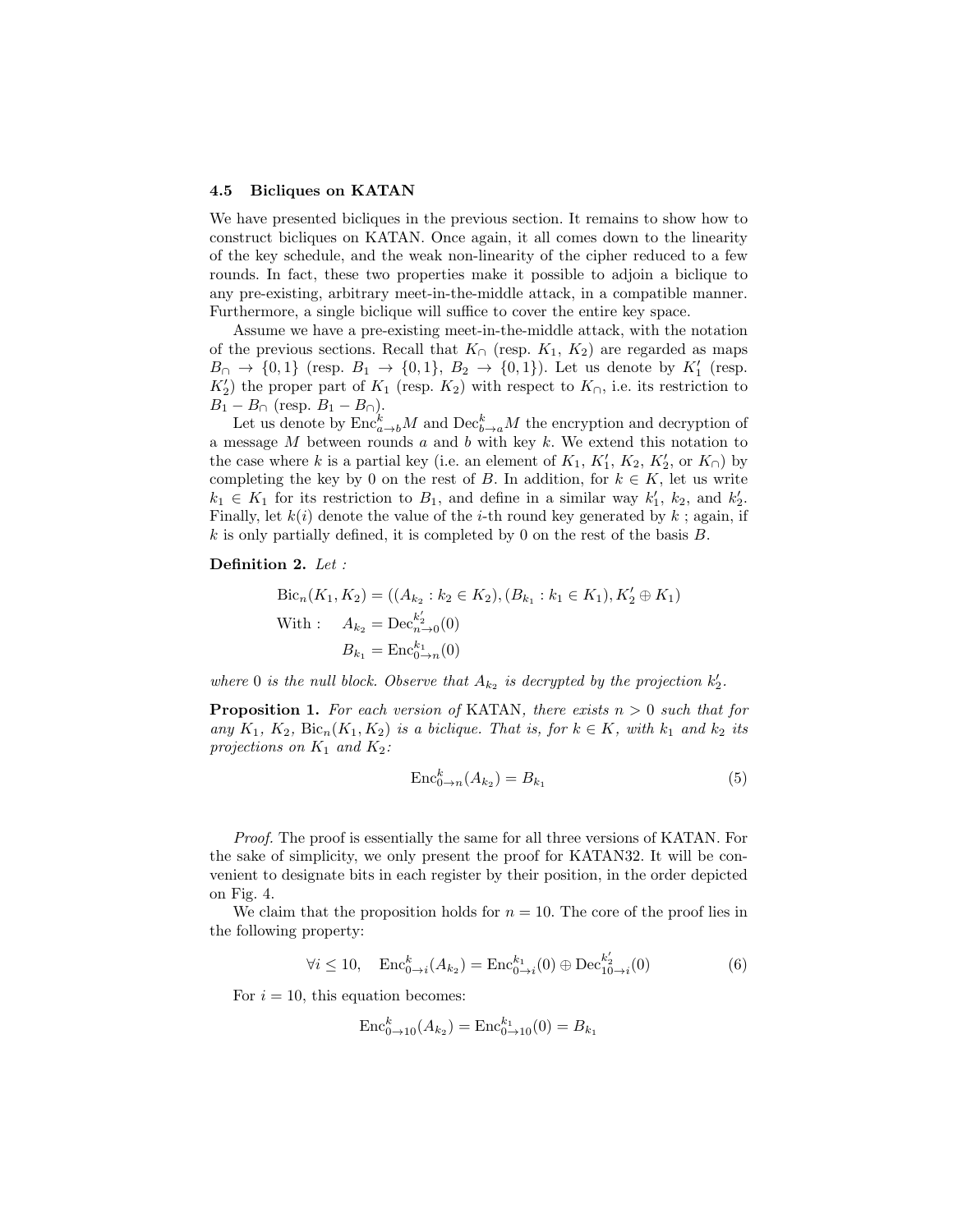which is precisely what we want to prove. So (6) implies the proposition. We are going to prove (6) by recursion on  $0 \le i \le 10$ .

For  $i = 0$ , (6) yields the definition of  $A_{k_2}$ , so it holds. Assume that it holds for some round  $i < 10$ . When we step forward one encryption round, since we are dealing with shift registers, the equality remains true everywhere, except possibly on the two new bits entering the registers (at positions 0 and 19 on Fig. 4). Let us show for instance that the equality remains true for the bit entering register B (position 0). Let us denote by  $f$  the feedback function from register A into register B.

Then for the bit entering register B,  $(6)$  at round  $i + 1$  means:

$$
f\big(\text{Enc}^{k}_{0\to i}(A_{k_2})\big) \oplus k(i) = f\big(\text{Enc}^{k_1}_{0\to i}(0)\big) \oplus k_1(i) \oplus f\big(\text{Dec}^{k'_2}_{10\to i}(0)\big) \oplus k'_2(i) \quad (7)
$$

where  $k(i)$  denotes the value of the *i*-th round key generated by key k. Since  $k = k_1 \oplus k_2'$ , using the recursion hypothesis, we get :

$$
f\left(\text{Enc}_{0\to i}^{k_1}(0) \oplus \text{Dec}_{10\to i}^{k_2'}(0)\right) = f\left(\text{Enc}_{0\to i}^{k_1}(0)\right) \oplus f\left(\text{Dec}_{10\to i}^{k_2'}(0)\right) \tag{8}
$$

Since  $f$  is nonlinear, this is not automatically true. However, the only nonlinear interaction in  $f$  is a multiplication of bits 24 and 27. Now observe that  $\text{Enc}_{0 \to i}^{k_1}(0)$  is 0 on bits  $19 + i, \ldots, 31$ , and  $\text{Dec}_{10 \to i}^{k_2'}(0)$  is 0 on bits  $19, \ldots, 21 + i$ . Hence for  $n \leq 5$ ,  $\text{Enc}_{0\to i}^{k_1}(0)$  is 0 on bits 24 and 27, and for  $n \geq 6$ ,  $\text{Dec}_{10\to i}^{k_2'}(0)$  is 0 on bits 24 et 27.

Assume for instance we are in the first case. Then in (8), bits 24 and 27 are equal for  $\text{Enc}_{0\to i}^{k_1}(0) \oplus \text{Dec}_{10\to i}^{k_2'}(0)$  and  $\text{Dec}_{10\to i}^{k_2'}(0)$ , and null for the last term, thus the only nonlinear component of  $f$  has the same contribution on each side of the equation. On the rest f is linear, so we are done.

In essence, there is only one multiplication on register A of KATAN32, between bits 24 and 27. By restricting ourselves to  $13 - (27 - 24) = 10$  rounds, where 13 is the length of register A, we ensure that there is no nonlinear interaction between the bits of  $B_{k_1}$  dependent on  $k_1$ , and the bits of  $A_{k'_2}$  dependent on  $k'_2$ . With register B the same computation yields  $19 - \max(12 - 10, 8 - 3) = 14$ rounds. That is why we can build a biclique of length 10 on KATAN32. The same reasoning shows that we can build bicliques of length 5 on KATAN48, and 5 again on KATAN64.

#### Building several bicliques.

Later on, we will want to use simultaneous matching (cf.  $\S 2.1$ ). For this purpose, we need several distinct bicliques, and the previous proposition only gives us one. Fortunately, it is possible to build new distinct bicliques on the same model as that of Proposition 1, by adding parameters to Definition 2. There are several ways to proceed. In particular, it is possible to either modify the bits of  $A_{k_2}$  that do not actually depend on  $k_2$ , or those that do. We only describe the second option, as it is enough for our purpose.

Pick any arbitrary key  $k_P$  as parameter. In fact, only the first ten pairs of round keys derived from  $k_P$  will have an impact, so we have 20 degrees of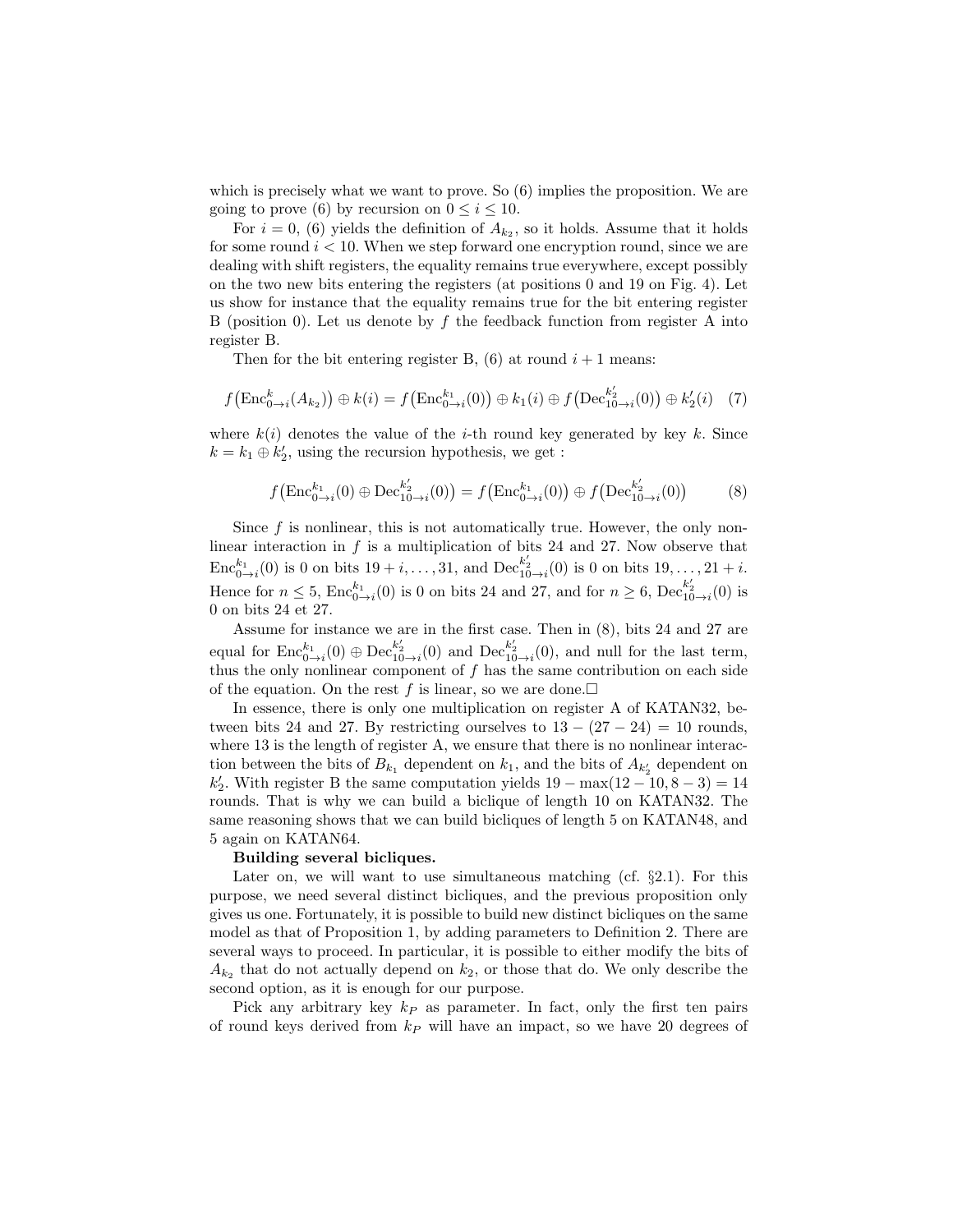freedom. Then define  $A_{k_2}$  and  $B_{k_1}$  by:

$$
A_{k_2} = \text{Dec}_{n \to 0}^{k'_2 \oplus k_P}(0)
$$
  

$$
B_{k_1} = \text{Enc}_{0 \to n}^{k_1 \oplus k_P}(0)
$$

and replace the recursion equation (6) in the proof by:

$$
\forall i \le 10, \quad \text{Enc}_{0 \to i}^k(A_{k_2}) = \text{Enc}_{0 \to i}^{k_1 \oplus k_P}(0) \oplus \text{Dec}_{10 \to i}^{k_2' \oplus k_P}(0)
$$

The proof is exactly the same, except in  $(7)$ , the contribution of  $k_P$  on the right-hand side cancels itself out.

#### Biclique attack against KATAN.

In §4.3, we attacked 121 rounds of KATAN32. If we use four bicliques instead of four plaintext/ciphertext pairs, we gain an additional 10 rounds, as explained in the previous section. Meanwhile, the core of the attack remains the same, except we meet on  $b_{60}$  starting from round 10, instead of  $b_{50}$  starting from round 0. In particular, the complexity is unchanged. However we now require chosen plaintexts. Because the dimension of  $K_2'$  is 5, each biclique requires  $2^5$ chosen plaintexts, so the data requirements increase to  $4 \cdot 2^5 = 2^7$ . The attack covers 131 rounds with complexity 2<sup>77</sup>.<sup>5</sup> . In the same way, we can extend the previous attacks on KATAN48 and KATAN64 respectively to 114 rounds with  $2^6$  CP, and 107 rounds with  $2^7$  CP, both with complexity  $2^{77.5}$ .

#### 4.6 Match Box

We now explain how the match box technique applies to KATAN32. Variants for KATAN48 and KATAN64 will be very similar. Assume we are meeting in the middle on  $b_{62}$  (this will be the case in the final attack). The idea is that we are going to isolate round keys whose impact on the value of  $b_{62}$  when computing from the right can be evaluated with knowledge of only a few bits of information. We do not consider round keys whose impact is only linear however, since those can be ignored thanks to indirect matching.

When decrypting from the right, the value of  $b_{62}$  is (cf. (4)):

$$
b_{62} = a_{81} \oplus b_{73} \oplus b_{68} \cdot b_{70} \oplus b_{72} \cdot b_{77} \oplus rk_{163}
$$
  
=  $x_0 \oplus b_{68} \cdot b_{70}$  with  $x_0 = a_{81} \oplus b_{73} \oplus b_{72} \cdot b_{77} \oplus rk_{163}$  (9)

Let us further decompose  $b_{68}$  and  $b_{70}$  in the above formula as:

$$
b_{68} = x_1 \oplus rk_{175}, \quad (x_1 = a_{87} \oplus b_{89} \oplus b_{76} \cdot b_{74} \oplus b_{83} \cdot b_{78})
$$
  

$$
b_{70} = x_2 \oplus rk_{179}, \quad (x_2 = a_{89} \oplus b_{91} \oplus b_{78} \cdot b_{76} \oplus b_{85} \cdot b_{80})
$$

Since  $K_2 \oplus K_1' = K$ , each round key  $rk_n$  may be written as  $rk_n = rk_n^2 \oplus rk_n^{1'}$ , with  $rk_n^2 \in K_2$  and  $rk_n^{1'} \in K'_1$ . We define r as:

$$
r_0 = x_0
$$
  
\n
$$
r_1 = x_1 \oplus rk_{175}^2
$$
  
\n
$$
r_2 = x_2 \oplus rk_{179}^2
$$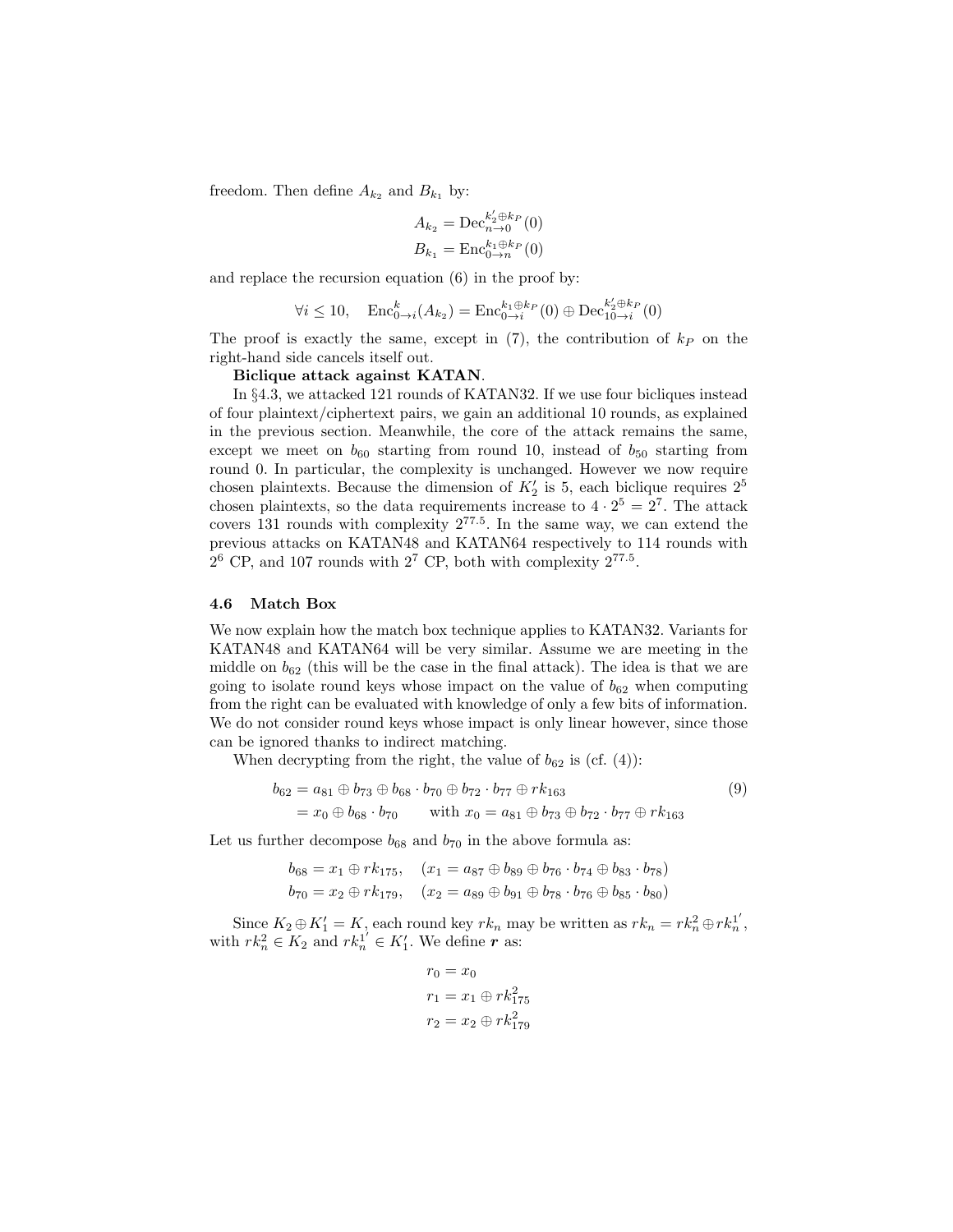Putting everything together, l contains  $a_0 = b_{62}$  computed from the left, as well as  $k'_1 \in K'_1$ ; and r is  $(r_0, r_1, r_2)$ . The matching relation  $\mathcal{R}(l, r)$  witnessing the fact that computations from either side agree on  $b_{62}$  is:

$$
\mathcal{R}(l,r): \quad l_0 = r_0 \oplus (r_1 \oplus k'_1(rk_{175}^{1'})) \cdot (r_2 \oplus k'_1(rk_{179}^{1'}))
$$

Note that this is merely a rewriting of (9), where the contribution of round keys 175 and 179 has been isolated, and then split in order to extract their  $K_1'$ component.

What we have gained in this example is that round keys 175 and 179 no longer need to be known when computing from the right. This decreases the dimension of  $K_2$  by two, and thus spares a factor  $2^2$  when guessing its value. Moreover this gain can be spent in order to extend the attack to one more round. Indeed, we can now append one extra round at the end of the (reduced) cipher, and simply add the two bits of round key for that round into  $K_2$ . This increases the dimension of  $K_2$  by two, back to its original value. Then the attack proceeds as before. In short, every time we are able to decrease the dimension of  $K_2$  by two by needing less round keys in order to compute  $r_{62}$ , we can re-increase it in order to extend the attack to one more round.

Thus, to extend the attack further, we need only isolate the contribution of more round keys in (9), as we have done we round keys 175 and 179. The limit is the size of  $r$ , which impacts the size of the match box table. For example, the next step would be to expand  $b_{72} \cdot b_{77}$  in  $x_0$ , in the same manner we have previously expanded  $b_{68} \cdot b_{70}$  in  $b_{62}$ . That is, we develop the expression of these two bits according to (4), making round keys  $rk_{183}$  and  $rk_{193}$  appear:

$$
b_{72} = x_3 \oplus rk_{183}, \quad (x_3 = a_{91} \oplus b_{93} \oplus b_{78} \cdot b_{80} \oplus b_{82} \cdot b_{87})
$$
  
 $b_{77} = x_4 \oplus rk_{193}, \quad (x_4 = a_{96} \oplus b_{98} \oplus b_{83} \cdot b_{85} \oplus b_{87} \cdot b_{92})$ 

We now define a new 5-bit  $r$  by:

$$
r'_0 = x_0 \oplus b_{72} \cdot b_{77} = a_{81} \oplus b_{73} \oplus rk_{163}
$$
  
\n
$$
r_1 = x_1 \oplus rk_{175}^2
$$
  
\n
$$
r_2 = x_2 \oplus rk_{179}^2
$$
  
\n
$$
r_3 = x_3 \oplus rk_{183}^2
$$
  
\n
$$
r_4 = x_4 \oplus rk_{193}^2
$$

And the relation  $\mathcal{R}(l, r)$  becomes :

$$
l_0 = r'_0 \oplus (r_1 \oplus k'_1(rk_{175}^{1'}) ) \cdot (r_2 \oplus k'_1(rk_{179}^{1'}) ) \oplus (r_3 \oplus k'_1(rk_{183}^{1'}) ) \cdot (r_4 \oplus k'_1(rk_{193}^{1'}) )
$$

It so happens that  $rk_{175}$  and  $rk_{179}$  (as well as  $rk_{183}$  and  $rk_{193}$ ) only appear in one place in the development of  $b_{62}$ . Due to the diffusion of the cipher, later round keys will appear in several places in the expansion of  $b_{62}$ . As a result the "cost" for each new round key in terms of the increase in the size of  $r$  will grow. In order to choose which round keys to isolate, we have implemented a greedy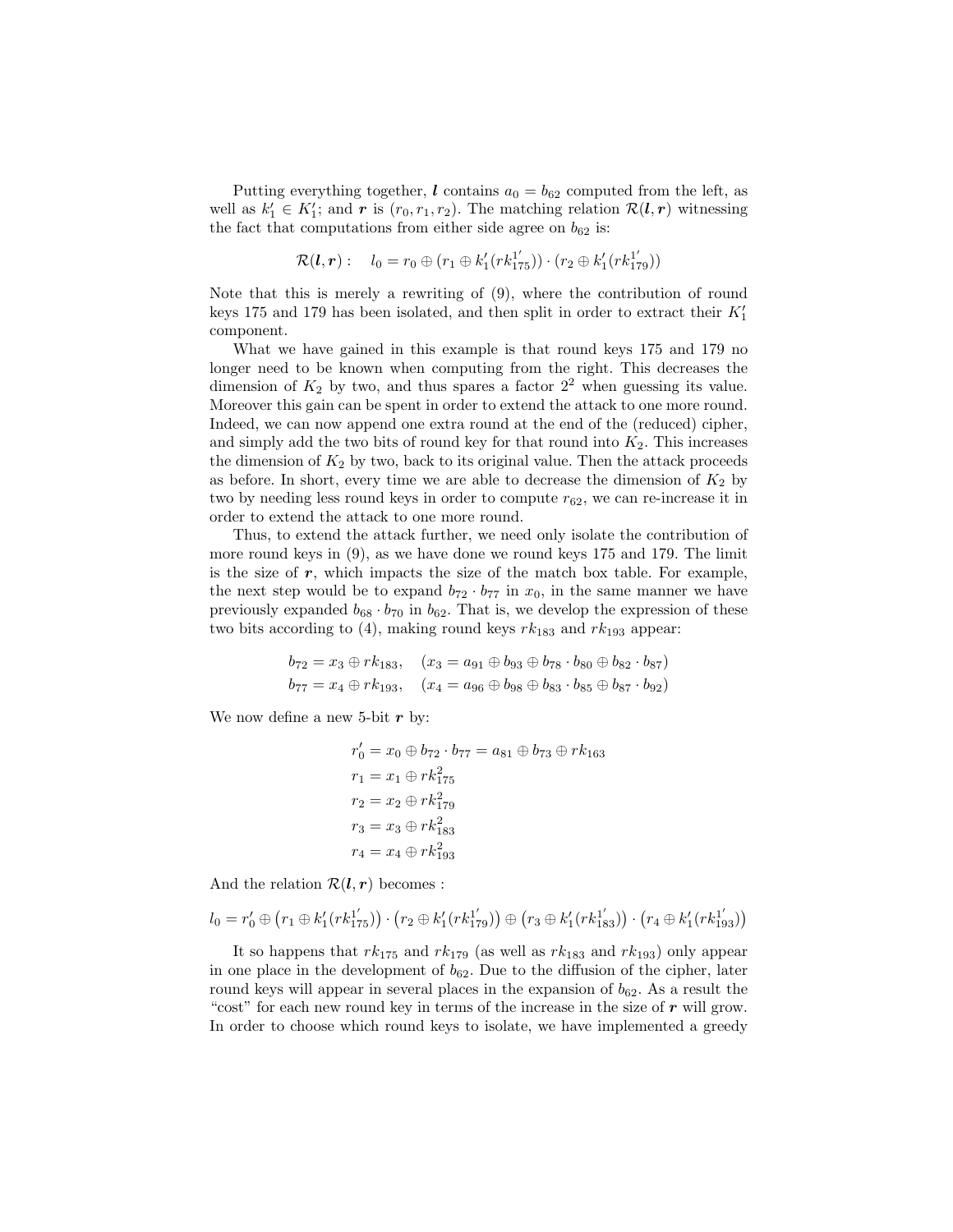Table 3. Sizes of r sufficient to spare a certain number of round keys.

**KATAN32** (starting from  $r_{62}$ ):

| $\vert \boldsymbol{r} \vert$ | $\tilde{\phantom{a}}$ | $\overline{ }$ | 9 |  |  |  |  |  |  | 15   17   23   27   31   39   43   53   61   65   71   73      |
|------------------------------|-----------------------|----------------|---|--|--|--|--|--|--|----------------------------------------------------------------|
| Round keys                   | 5                     | $\overline{ }$ | 9 |  |  |  |  |  |  | 10   12   13   16   18   20   23   24   28   30   32   34   35 |
|                              |                       |                |   |  |  |  |  |  |  |                                                                |

**KATAN48** (starting from  $r_{109}$ ):

|                                                                                                  |  |  |  |  |  | $5 \mid 9 \mid 17 \mid 21 \mid 25 \mid 27 \mid 35 \mid 43 \mid 55 \mid 63 \mid 73 \mid$ |
|--------------------------------------------------------------------------------------------------|--|--|--|--|--|-----------------------------------------------------------------------------------------|
| Round keys $3 \mid 5 \mid 7 \mid 8 \mid 10 \mid 12 \mid 14 \mid 16 \mid 18 \mid 20 \mid 22 \mid$ |  |  |  |  |  |                                                                                         |

**KATAN64** (starting from  $r_{153}$ ):

|                                                                                         | $\overline{7}$   11   15   17   25   33   45   65   71 |  |  |  |  |
|-----------------------------------------------------------------------------------------|--------------------------------------------------------|--|--|--|--|
| $\sqrt{1 \text{ keys } 3 \mid 5 \mid 7 \mid 8 \mid 10 \mid 12 \mid 14 \mid 17 \mid 18}$ |                                                        |  |  |  |  |

algorithm that essentially adds the cheapest round key (in terms of the growth of  $r$ ) at each step. Results are shown on Table 3.

Note that this table only indicates the number of round keys spared. One can expect that every two round keys spared gains one round, but this is dependent on the two round keys being linearly independent of the rest of  $K_2$ . This in turn depends on which round keys are in  $K_2$ , i.e. which rounds are covered by  $K_2$ .

#### 4.7 Final attack

In this section, we describe the final version of the attack we propose against KATAN32, combining all components from the previous sections. We aim at having  $K_1$  and  $K_2$  both of dimension 77. Starting from round 10 after the biclique, this allows us to cover 62 rounds in the forward direction. This corresponds to meeting on  $b_{62}$  (i.e. position 9 of register B after 72 rounds). The number of rounds covered in the backwards direction will depend on the match box. We will ensure that in the end, the dimension of  $K_1'$  is 3.

**Compression table** (cf. §3.3). We have  $|k_1| = 3$ , so  $2^{|k_1|} = 8$ , which makes it worthwhile to use the compression technique. We want to build a compression table C converting a r of size greater than 8 into 8  $f<sup>n</sup>$ 's. Note that we meet on a single bit, so there is only one line in  $(2)$ , which is why we talk about  $f^n$ 's and not  $f_i^n$ 's. On the other hand, we will use simultaneous matching on three bicliques, but always on the same bit, so the conversion from  $r$  into the  $f<sup>n</sup>$ 's is the same for each pair: we only need one compression table.

As observed in §3.3, for each  $r$ , the  $f^n$ 's can be computed with  $2^{|k'_1|}$  partial encryptions. Hence for KATAN32 we can choose  $r = 73$  (see Table 3), yielding a table of size  $2^{76}$  in complexity  $2^{76}$ . This spares 35 round keys in the decryption direction. In the end, we can begin the backwards computation from round 153.

**Match box** (cf. §4.6). We perform simultaneous matching on  $b_{62}$  for 3 distinct bicliques;  $\mathbf{l}'$  contains the value of  $b_{62}$  computed from the left for each biclique, so  $|l| = 3$ . Meanwhile r contains the 8 bits  $f^n$  computed from the right, again for each biclique, hence  $|r| = 8 \times 3 = 24$ . This yields a match box table of size  $2^{3^3+24+3} = 2^{54}$  in less than  $2^{54}$  encryptions. Note that both the compression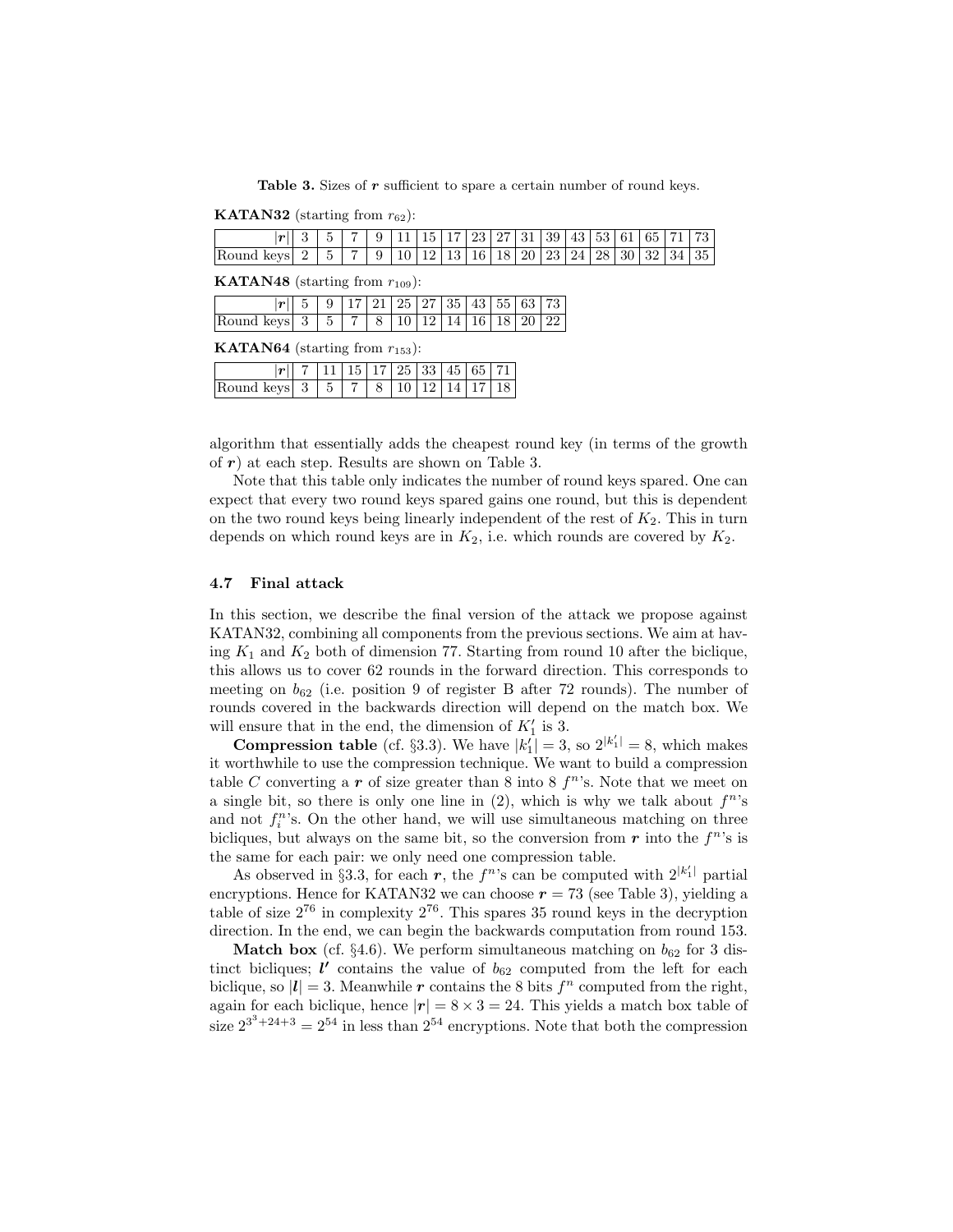table and the match box table are absolute precomputations, in the sense that they do not depend on the actual plaintext/ciphertext pairs and need only be built once.

In the end, we attack 153 rounds: the first 10 are covered by the bicliques; the next 71 are the forward part of the meet-in-the-middle attack; the next 19 are covered by the match box; and the final 53 are the backwards part of the meet-in-the-middle attack. See the Appendix for the list of round keys involved in  $K_1$  and  $K_2$  and the list of round keys spared by using the match box.

#### Attack process.

- $-$  Precompute the compression table  $C$ .
- $-$  Precompute the match box  $M$ .
- For each partial key  $k∩ ∈ K∩$ :
	- For each partial key  $k'_1$ , knowing  $k_1 = k \cap \bigoplus k'_1$ , compute  $b_{62}$  from the left for each biclique, and denote their concatenation by  $l'$ . This yields a function  $F : k'_1 \to \mathbf{l}'$ . Retrieve  $M(F)$ .
	- For each partial key  $k_2'$ :
		- ∗ For each biclique, knowing  $k_2 = k_0 \oplus k'_2$ , compute the 31-bit r from the right for that biclique. Convert it into 8 bits  $f^n$  through C.
		- ∗ Having done this for all 3 bicliques, the concatenation of the f <sup>n</sup>'s makes up the 24-bit  $r$  entry of the match box. Match  $k'_2$  with the  $k_1$ 's in  $M(F)(r)$  to form candidate master keys.
- Test candidates master keys on 3 plaintext/ciphertext pairs as in a standard meet-in-the-middle attack. This should be done on the fly.

The overall attack complexity is:

$$
2^{74} + 2^{54} + 3 \cdot \left(2^{77} \cdot \frac{62}{153} + 2^{77} \cdot \frac{81}{153}\right) + \sum_{i=0}^{2} 2^{77 - 32i} \approx 2^{78.5}
$$

For KATAN48, aiming at the same complexity, we can cover  $57 + 56 = 113$ rounds with the meet-in-the-middle section, 5 rounds with the bicliques, and an additional 11 rounds with the match box, for a total of 129 rounds. For KATAN64, the bicliques cover 5 rounds as well, the match box 9, and the meetin-the-middle portion of the attack reaches  $52 + 53 = 105$  rounds, for a total of 119 rounds. The complexity and data requirements are shown on Table 1.

# 5 Conclusion

In this paper, we presented a new technique to extend meet-in-the-middle attacks. This technique makes it possible to extend the middle portion of the attack with no increase in the overall complexity, but at the cost of significant precomputation. As such, it is a form of time/memory trade-off. We have applied this technique to the lightweight cipher KATAN, and significantly improve on previous results on this cipher.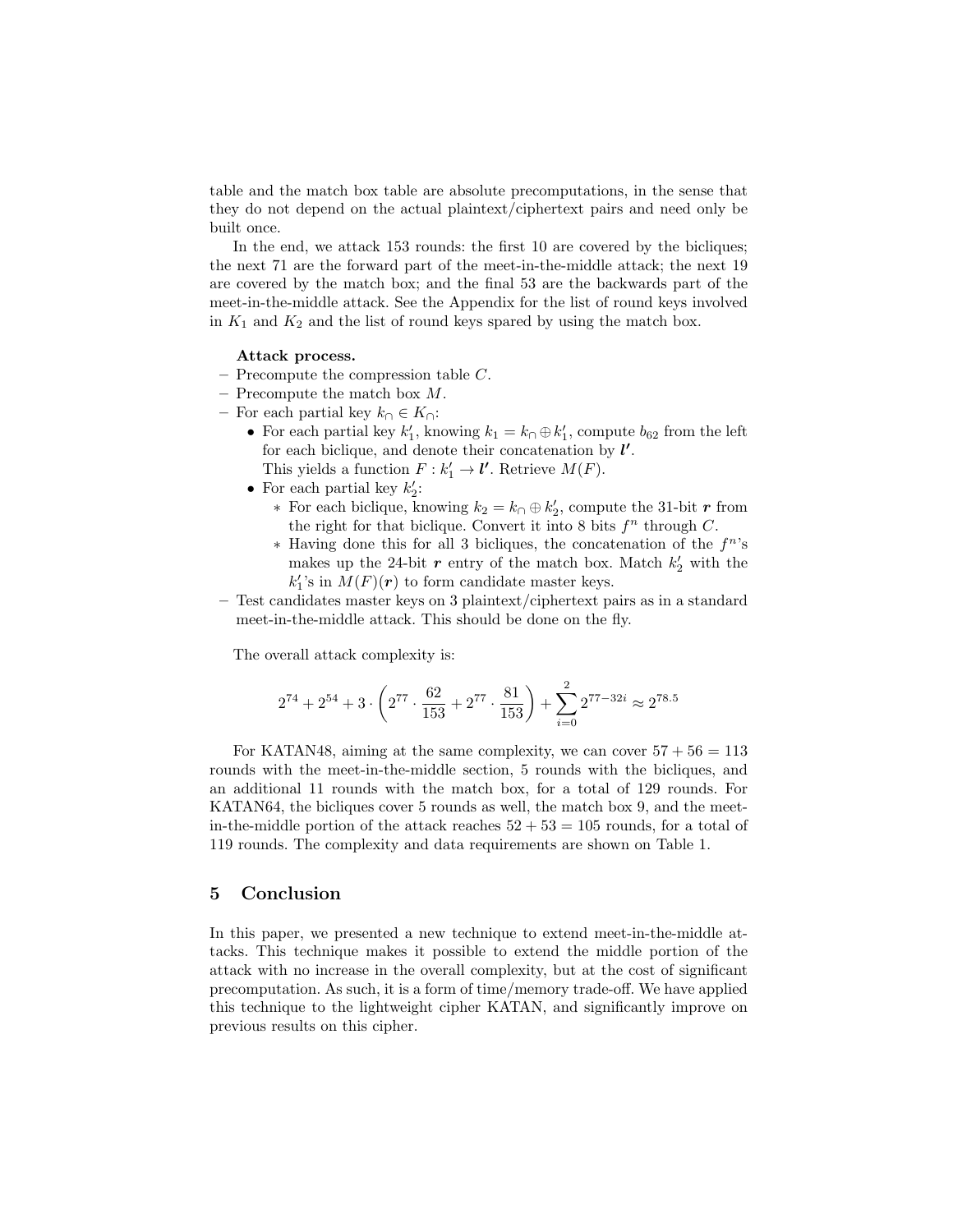# Acknowledgments

The authors would like to thank Henri Gilbert for many helpful discussions, as well as Anne Canteaut and María Naya-Plasencia for their insightful remarks, including the idea of compression (§3.3).

## References

- 1. Martin R. Albrecht and Gregor Leander. An all-in-one approach to differential cryptanalysis for small block ciphers. In Lars R. Knudsen and Huapeng Wu, editors, Selected Areas in Cryptography, volume 7707 of Lecture Notes in Computer Science, pages 1–15. Springer, 2012.
- 2. Ray Beaulieu, Douglas Shors, Jason Smith, Stefan Treatman-Clark, Bryan Weeks, and Louis Wingers. The Simon and Speck families of lightweight block ciphers. Cryptology ePrint Archive, Report 2013/404, http://eprint.iacr.org/ 2013/404, 2013.
- 3. Andrey Bogdanov, Dmitry Khovratovich, and Christian Rechberger. Biclique cryptanalysis of the full AES. In Dong Hoon Lee and Xiaoyun Wang, editors, Advances in Cryptology – ASIACRYPT 2011, volume 7073 of Lecture Notes in Computer Science, pages 344–371. Springer, 2011.
- 4. Dmitry Khovratovich, Christian Rechberger, and Alexandra Savelieva. Biclique for preimages: attacks on Skein-512 and the SHA-2 family. In Anne Canteaut, editor, Fast Software Encryption, volume 7549 of Lecture Notes in Computer Science, pages 244–263. Springer, 2012.
- 5. Andrey Bogdanov, Lars R. Knudsen, Gregor Leander, Christof Paar, Axel Poschmann, Matthew J. B. Robshaw, Yannick Seurin, Charlotte H. Vikkelsoe. PRESENT: An Ultra-Lightweight Block Cipher. In Pascal Paillier, Ingrid Verbauwhede, editors, Cryptographic Hardware and Embedded Systems – CHES 2007, volume 4727 of Lecture Notes in Computer Science, pages 450-466. Springer, 2007.
- 6. Andrey Bogdanov and Christian Rechberger. A 3-subset meet-in-the-middle attack: Cryptanalysis of the lightweight block cipher KTANTAN. In Alex Biryukov, Guang Gong, and Douglas R. Stinson, editors, Selected Areas in Cryptography, volume 6544 of Lecture Notes in Computer Science, pages 229–240. Springer, 2011.
- 7. Christophe de Cannière, Orr Dunkelman, and Miroslav Knežević. KATAN and KTANTAN - a family of small and efficient hardware-oriented block ciphers. In Christophe Clavier and Kris Gaj, editors, Cryptographic Hardware and Embedded Systems – CHES 2009, volume 5747 of Lecture Notes in Computer Science, pages 272–288. Springer, 2009.
- 8. Anne Canteaut, María Naya-Plasencia, and Bastien Vayssière. Sieve-in-the-middle: Improved MITM attacks. Cryptology ePrint Archive, Report 2013/324, http: //eprint.iacr.org/2013/324, to appear, 2013.
- 9. Jian Guo, Thomas Peyrin, Axel Poschmann, Matt Robshaw. The LED Block Cipher. In Bart Preneel, Tsuyoshi Takagi, editors, Cryptographic Hardware and Embedded Systems – CHES 2011, volume 6917 of Lecture Notes in Computer Science, pages 326-341. Springer, 2011.
- 10. Takanori Isobe and Kyoji Shibutani. All subkeys recovery attack on block ciphers: Extending meet-in-the-middle approach. In Lars R. Knudsen and Huapeng Wu, editors, Selected Areas in Cryptography, volume 7707 of Lecture Notes in Computer Science, pages 202–221. Springer, 2013.